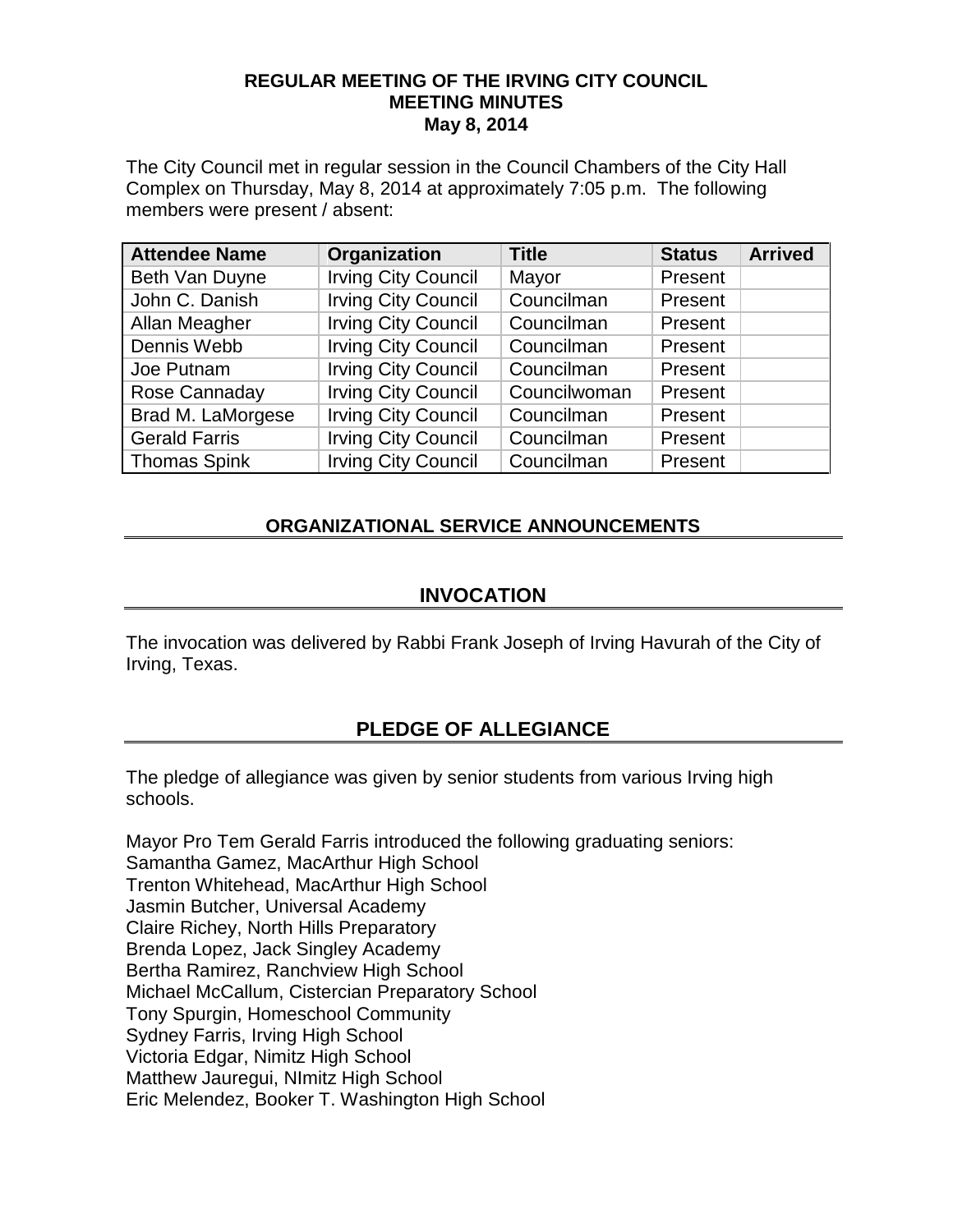# **PROCLAMATIONS AND ANNOUNCEMENTS**

Mayor Van Duyne introduced Mark Fox, the Warning and Coordination Meteorologist with the National Weather Service. Mr. Fox presented Jason Carriere, Emergency Management Coordinator, Alyson Barrow, Assistant Emergency Management Coordinator, and Greg Goedecker, Emergency Management Planner, with the Recertification of the StormReady program.

Mayor Van Duyne presented awards to the Library Bookmark contest winners. The contest had categories for all ages. Maura Gast, Executive Director of the Convention and Visitors Bureau, was on hand to assist the Mayor in acknowledging all of the winners.

Ages 0-5 1st place Atharva Thirtha 2nd place Skanda Sai Sunil 3rd place Charvi Vohra

Ages 6-8 1st place Sonika Reddy Melacheruvu 2nd place Cynthia Zhao 3rd place Sonakshi Reddy Melacheruvu

Ages 9-11 1st place Mihir Khare 2nd place Keshav Chandrasekhara 3rd place Krishna Chandrasekhara

Ages 12-14 1st place Shelly Goel 2nd place Eva Parmenter 3rd Fritzi Ortega

Adult Category 1st place Stephanie Boyte 2nd place Jean Couch 3rd place Khira Musgrave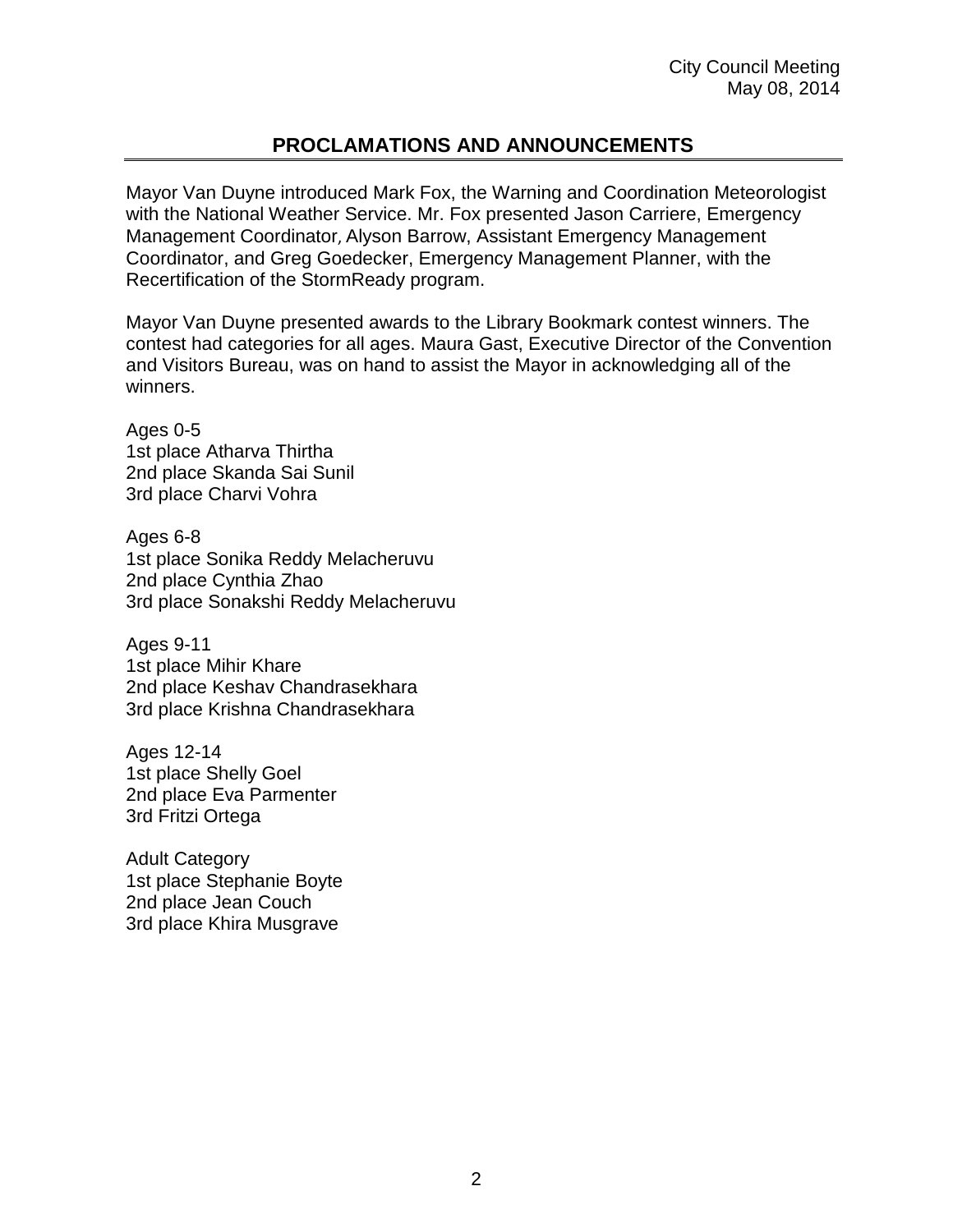# **CITIZENS' FORUM**

Citizens are invited to speak for three (3) minutes on matters relating to City government and on items not listed on the regular agenda.

Johnnie Pegues, 2504 Edinburgh St., Irving, TX - Ms. Peques spoke regarding lack of general recreation centers in sections of South Irving. She asks that the City consider taking several city owned properties that are located near a vacant Irving Independent School Administration building creating one block of various recreational facilities near Lively Pointe Youth Center. She also asked council to consider a recreation center west of MacArthur on Shady Grove.

Alice Owen, 309 Rochelle Blvd., Irving, TX - Ms. Owen stated she was a member of the South Irving Task force and spoke regarding a land owner who has created a nature preserve and educational area on Hunter Ferrell Road. A letter of No Objection to the Core of Engineers from Irving and Grand Prairie has been completed by Irving staff and she is requesting that council approve the letter. She also thanked council for the trash interceptor being installed at the south nature preserve.

Max Little, 537 Ranch Trail Rd, #167, Irving, TX - Mr. Little spoke regarding traffic problems at the intersection of Ranch Trail and MacArthur. Due to lack of a left turn lane, cars are making illegal left turns into the apartment complex and he is very afraid there will be a head-on collision. He requested that staff review this intersection and consider a turn lane.

David Bennett, 3577 N. Belt Line Rd., #1010, Irving, TX - Mr. Bennett spoke regarding tango and ballroom dance.

# **CITY COUNCIL AGENDA**

#### **1 City Operations Update**

There was no Operations Update at tonight's meeting.

#### **2 Heritage Crossing Update**

There was no Heritage Crossing Update provided at tonight's meeting.

#### **3 Input from Citizens Regarding Ethics Policies**

No one signed up to speak on this item at tonight's meeting.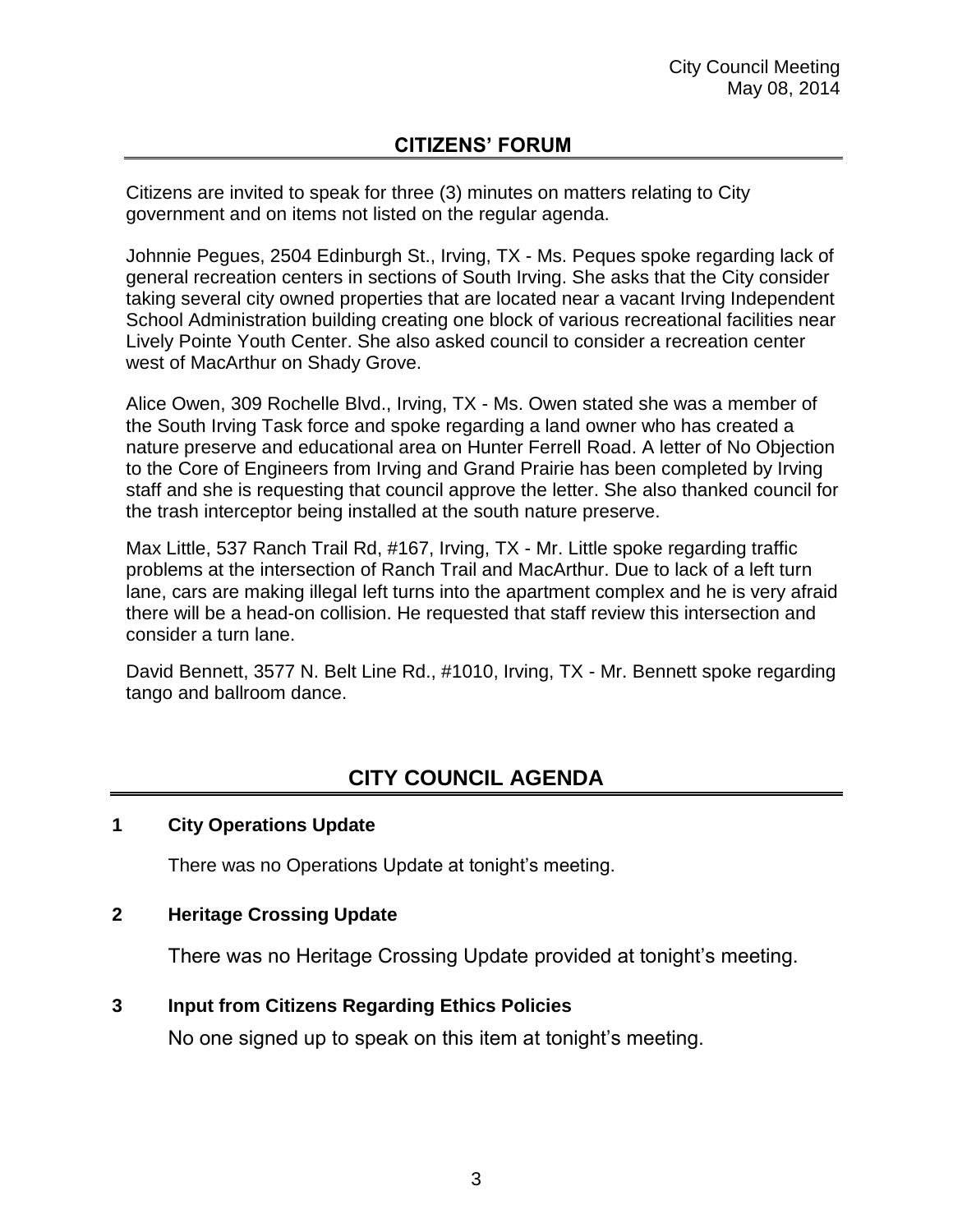# **CONSENT AGENDA**

Motioned by Councilman Meagher, seconded by Councilwoman Cannaday to approve the consent agenda items 4-19.

Motion approved 9-0

## **4 Approving Minutes for Wednesday, April 16, 2014**

| <b>RESULT:</b>                                                                        | <b>ACCEPTED [UNANIMOUS]</b> |
|---------------------------------------------------------------------------------------|-----------------------------|
| <b>MOVER:</b>                                                                         | Allan Meagher, Councilman   |
| <b>SECONDER:</b>                                                                      | Rose Cannaday, Councilwoman |
| AYES: Van Duyne, Danish, Meagher, Webb, Putnam, Cannaday, LaMorgese,<br>Farris, Spink |                             |

# **5 Approving Minutes for Thursday, April 17, 2014**

| <b>RESULT:</b>                                                                        | <b>ACCEPTED [UNANIMOUS]</b> |
|---------------------------------------------------------------------------------------|-----------------------------|
| <b>MOVER:</b>                                                                         | Allan Meagher, Councilman   |
| <b>SECONDER:</b>                                                                      | Rose Cannaday, Councilwoman |
| AYES: Van Duyne, Danish, Meagher, Webb, Putnam, Cannaday, LaMorgese,<br>Farris, Spink |                             |

### **6 Approving Minutes for Friday, April 25, 2014**

| <b>RESULT:</b>                                                                        | <b>ACCEPTED [UNANIMOUS]</b> |
|---------------------------------------------------------------------------------------|-----------------------------|
| <b>MOVER:</b>                                                                         | Allan Meagher, Councilman   |
| <b>SECONDER:</b>                                                                      | Rose Cannaday, Councilwoman |
| AYES: Van Duyne, Danish, Meagher, Webb, Putnam, Cannaday, LaMorgese,<br>Farris, Spink |                             |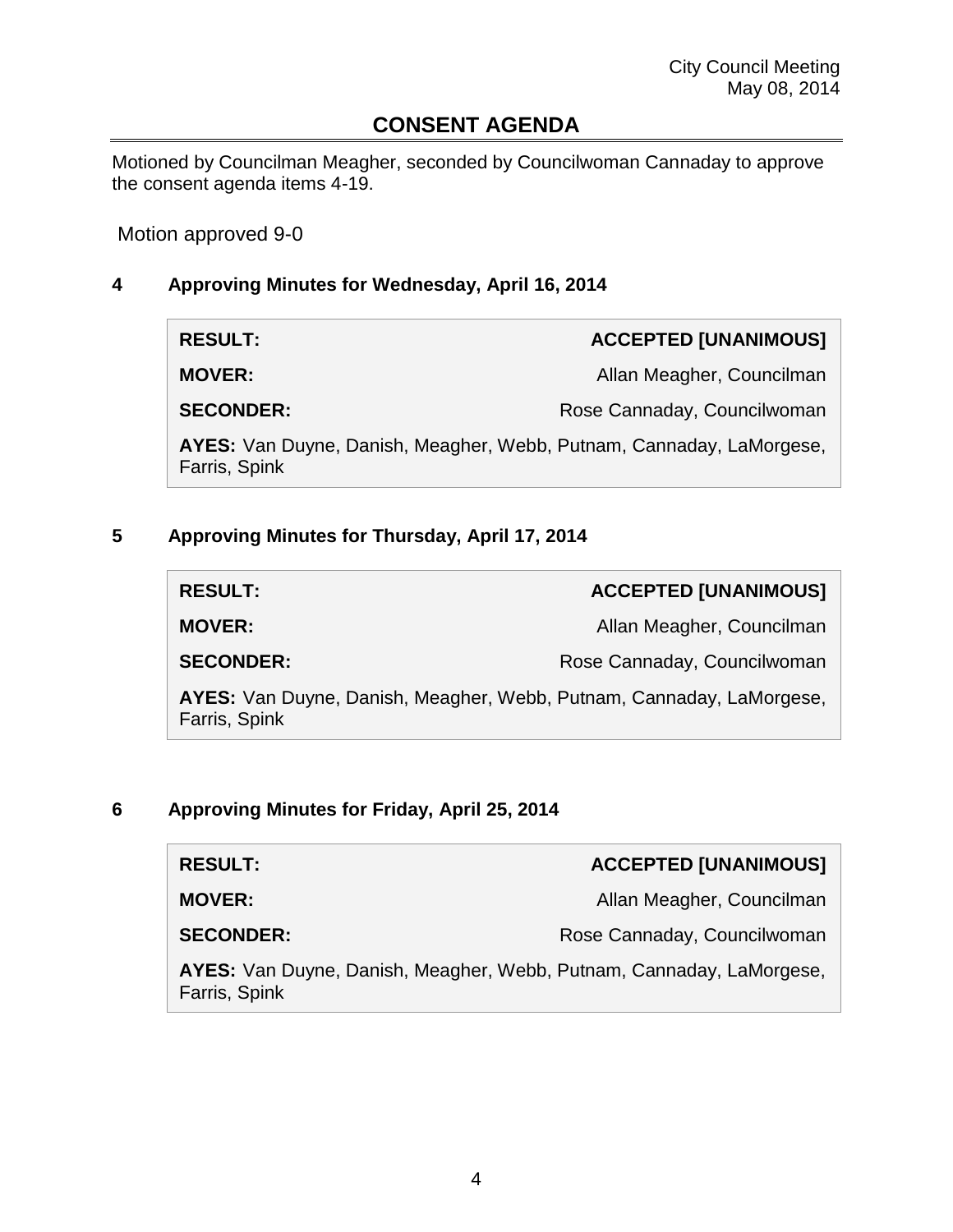**7 Resolution No. RES-2014-140 --** Authorizing the Destruction of Obsolete Records in Accordance with the City of Irving's Records Management Policy

| <b>RESULT:</b>                                                                        | <b>ADOPTED [UNANIMOUS]</b>  |
|---------------------------------------------------------------------------------------|-----------------------------|
| <b>MOVER:</b>                                                                         | Allan Meagher, Councilman   |
| <b>SECONDER:</b>                                                                      | Rose Cannaday, Councilwoman |
| AYES: Van Duyne, Danish, Meagher, Webb, Putnam, Cannaday, LaMorgese,<br>Farris, Spink |                             |

**8 Resolution No. RES-2014-141 --** Authorizing the Mayor to Enter into a Revised Agreement with Dallas County Elections Department in an Amount Not to Exceed \$120,000 to Administer the Regular Municipal Election to be Held on Saturday, May 10, 2014, for the Purpose of Electing the Office of the Mayor and City Council Places Three (3) and Five (5)

| <b>RESULT:</b>                                                                        | <b>ADOPTED [UNANIMOUS]</b>  |
|---------------------------------------------------------------------------------------|-----------------------------|
| <b>MOVER:</b>                                                                         | Allan Meagher, Councilman   |
| <b>SECONDER:</b>                                                                      | Rose Cannaday, Councilwoman |
| AYES: Van Duyne, Danish, Meagher, Webb, Putnam, Cannaday, LaMorgese,<br>Farris, Spink |                             |

**9 Resolution No. RES-2014-142 --** Approving an Amended Contract for Assessment and Collection Between Dallas County, Texas and the City of Irving

| <b>RESULT:</b>                                                                        | <b>ADOPTED [UNANIMOUS]</b>  |
|---------------------------------------------------------------------------------------|-----------------------------|
| <b>MOVER:</b>                                                                         | Allan Meagher, Councilman   |
| <b>SECONDER:</b>                                                                      | Rose Cannaday, Councilwoman |
| AYES: Van Duyne, Danish, Meagher, Webb, Putnam, Cannaday, LaMorgese,<br>Farris, Spink |                             |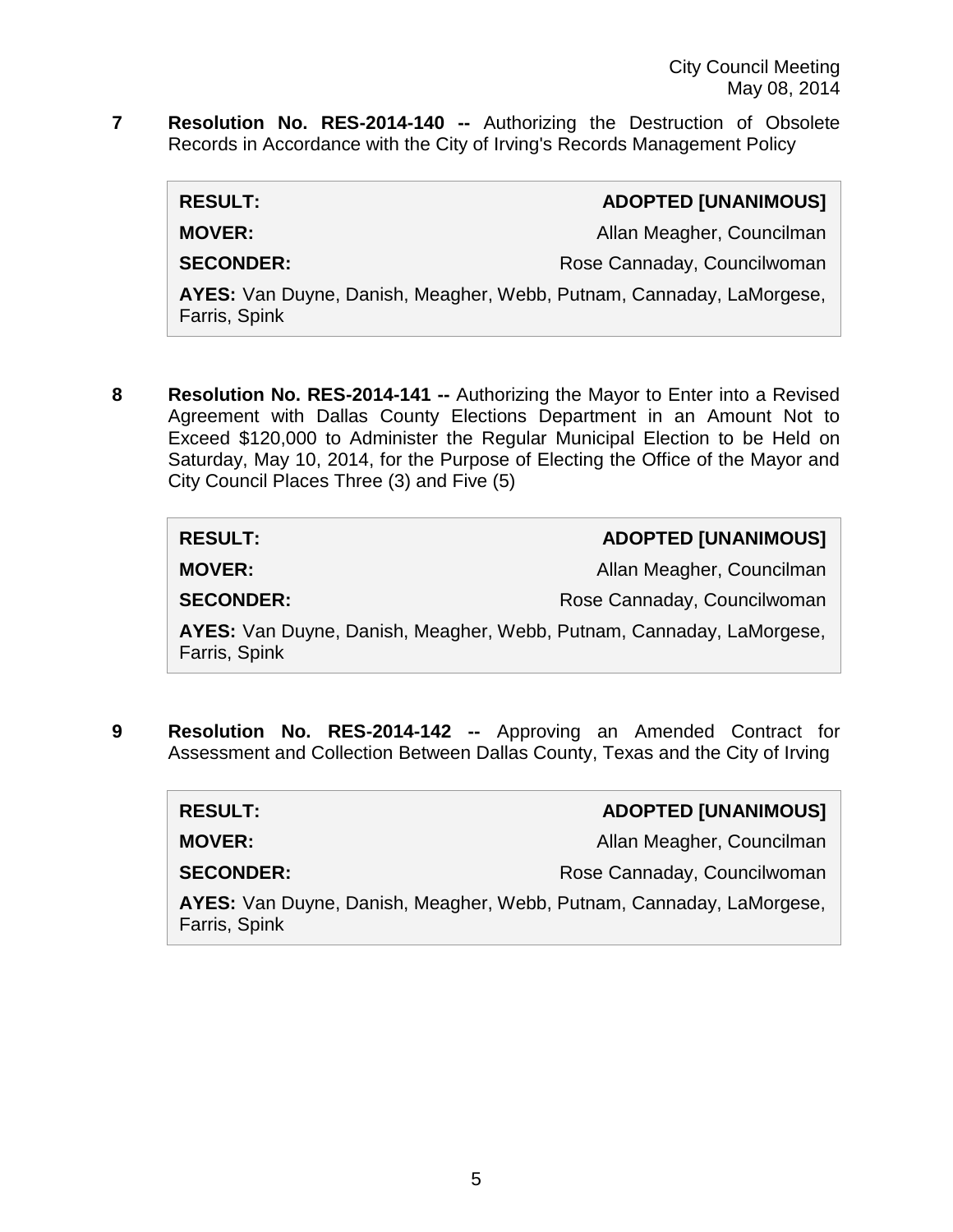City Council Meeting May 08, 2014

**10 Resolution No. RES-2014-143 --** Approving a Professional Services Agreement Between the City of Irving and RPGA Design Group, Inc., in the Amount of \$100,600.00 for the Design and Construction Administration of the Renovation of the Brighter Tomorrow Facilities

#### **RESULT: ADOPTED [UNANIMOUS]**

**MOVER:** Allan Meagher, Councilman

Farris, Spink

**SECONDER:** Rose Cannaday, Councilwoman

**AYES:** Van Duyne, Danish, Meagher, Webb, Putnam, Cannaday, LaMorgese, Farris, Spink

**11 Resolution No. RES-2014-144 --** Approving the Purchase from Recreation Consultants of Texas in the Total Estimated Amount of \$405,000.00 for Victoria Park Playground Replacement Project through the State of Texas Local Government Statewide Cooperative Purchasing Program (BuyBoard)

| <b>RESULT:</b>                                                       | <b>ADOPTED [UNANIMOUS]</b>  |
|----------------------------------------------------------------------|-----------------------------|
| <b>MOVER:</b>                                                        | Allan Meagher, Councilman   |
| <b>SECONDER:</b>                                                     | Rose Cannaday, Councilwoman |
| AYES: Van Duyne, Danish, Meagher, Webb, Putnam, Cannaday, LaMorgese, |                             |

**12 Resolution No. RES-2014-145 --** Awarding a Contract to MedTronix Solution USA, LLC., in the Amount of \$198,249.60 for the Northwest Park Tennis Court Replacement Project

| <b>RESULT:</b>                                                                        | <b>ADOPTED [UNANIMOUS]</b>  |
|---------------------------------------------------------------------------------------|-----------------------------|
| <b>MOVER:</b>                                                                         | Allan Meagher, Councilman   |
| <b>SECONDER:</b>                                                                      | Rose Cannaday, Councilwoman |
| AYES: Van Duyne, Danish, Meagher, Webb, Putnam, Cannaday, LaMorgese,<br>Farris, Spink |                             |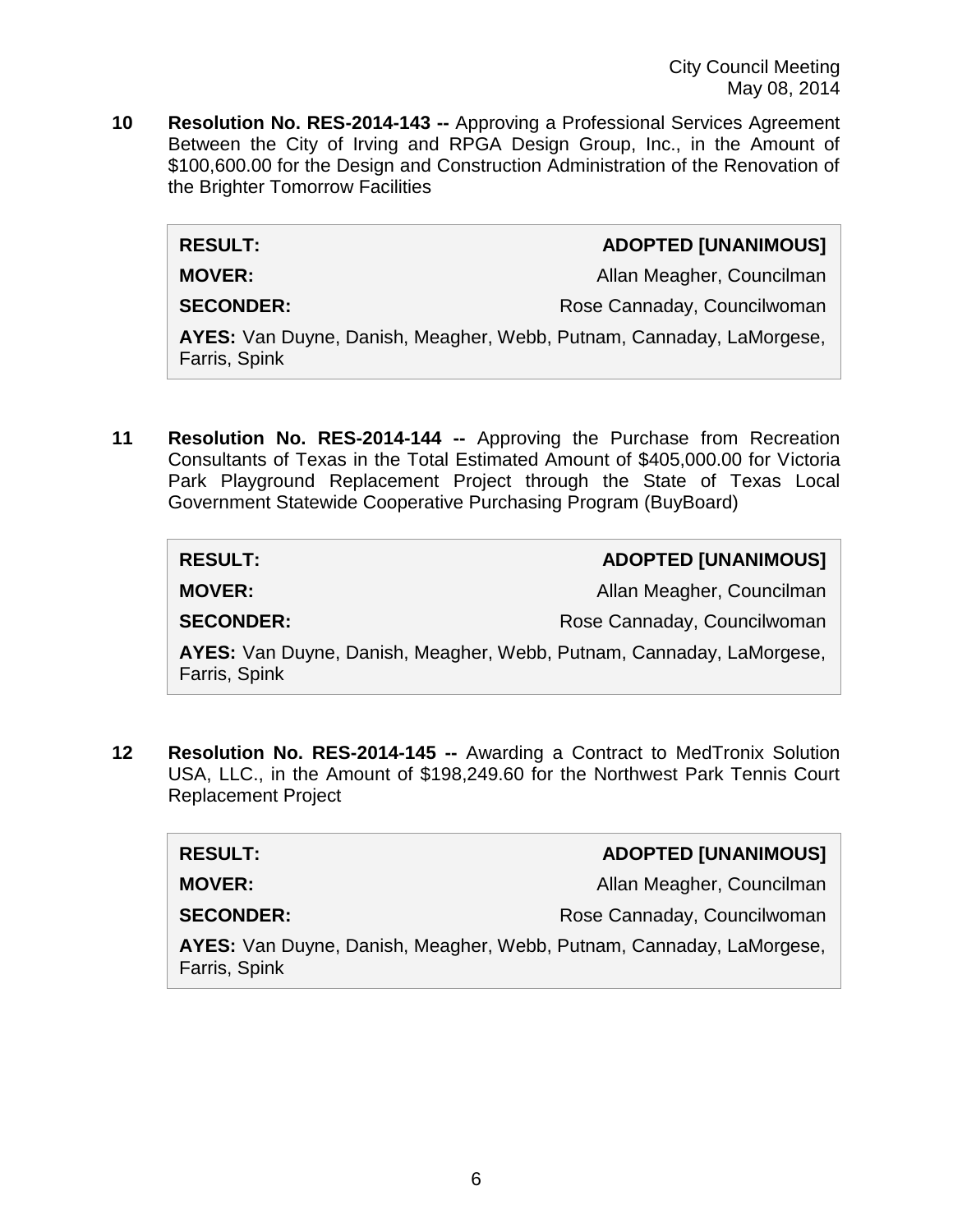**13 Resolution No. RES-2014-146 --** Awarding a Contract to Canary Construction, Inc., in the Amount of \$347,800.00 for the Royal Lane at Regent Boulevard Drainage Improvements Project

| <b>RESULT:</b>                                                                        | <b>ADOPTED [UNANIMOUS]</b>  |
|---------------------------------------------------------------------------------------|-----------------------------|
| <b>MOVER:</b>                                                                         | Allan Meagher, Councilman   |
| <b>SECONDER:</b>                                                                      | Rose Cannaday, Councilwoman |
| AYES: Van Duyne, Danish, Meagher, Webb, Putnam, Cannaday, LaMorgese,<br>Farris, Spink |                             |

**14 Resolution No. RES-2014-147 --** Authorizing and Supporting the City's Grant Application to North Central Texas Council of Governments (NCTCOG) for the Transportation Alternatives Funding Program for the Delaware Creek Trail from Senter Park to Mountain Creek Preserve

| <b>RESULT:</b>                                                                        | <b>ADOPTED [UNANIMOUS]</b>  |
|---------------------------------------------------------------------------------------|-----------------------------|
| <b>MOVER:</b>                                                                         | Allan Meagher, Councilman   |
| <b>SECONDER:</b>                                                                      | Rose Cannaday, Councilwoman |
| AYES: Van Duyne, Danish, Meagher, Webb, Putnam, Cannaday, LaMorgese,<br>Farris, Spink |                             |

**15 Resolution No. RES-2014-148 --** Selecting Fugro Roadware, Inc. as the Most Highly Qualified Engineer for Conducting a City-Wide Automated Pavement Condition Survey and Implementing a Pavement Management System and Authorizing Staff to Negotiate an Agreement with Said Engineer

| <b>RESULT:</b>                                                                        | <b>ADOPTED [UNANIMOUS]</b>  |
|---------------------------------------------------------------------------------------|-----------------------------|
| <b>MOVER:</b>                                                                         | Allan Meagher, Councilman   |
| <b>SECONDER:</b>                                                                      | Rose Cannaday, Councilwoman |
| AYES: Van Duyne, Danish, Meagher, Webb, Putnam, Cannaday, LaMorgese,<br>Farris, Spink |                             |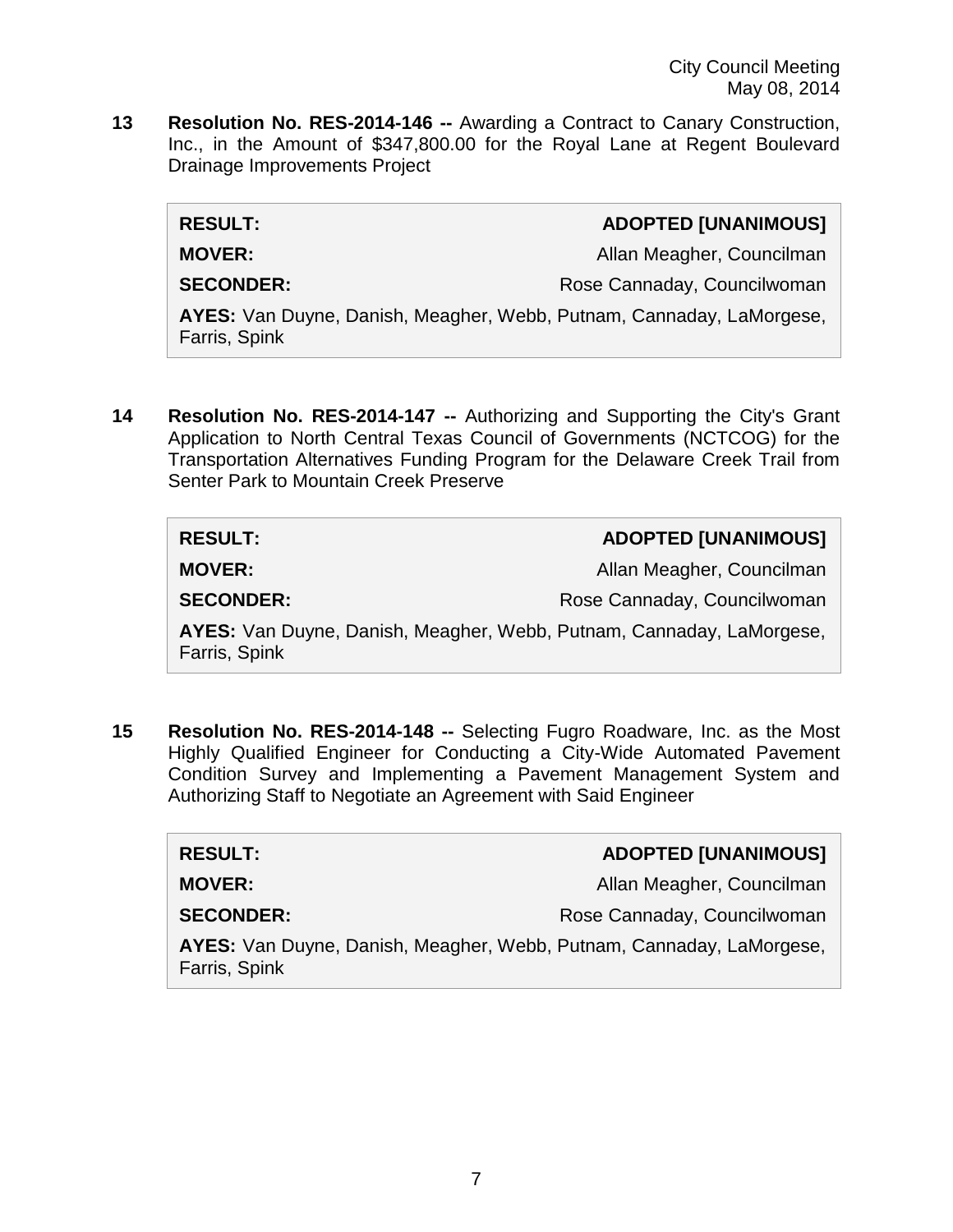City Council Meeting May 08, 2014

**16 Resolution No. RES-2014-149 --** Approving a Grant Application Submittal to the Texas Commission on Environmental Quality for Upfit Cost to Allow New Vehicles to Run on Compressed Natural Gas, and If Awarded, Authorizing the Mayor to Execute Any Necessary Agreement

 $RESULT:$ 

**MOVER:** Allan Meagher, Councilman

**SECONDER:** Rose Cannaday, Councilwoman

**AYES:** Van Duyne, Danish, Meagher, Webb, Putnam, Cannaday, LaMorgese, Farris, Spink

**17 Resolution No. RES-2014-150 --** Approving a Parking License and Access Agreement Between the City of Irving/Irving Convention and Visitors Bureau and Dallas Area Rapid Transit ("DART") for Use of 150 Parking Spaces and Shuttle Pick-Up and Drop-Off Services on DART-Owned Property Known as the North Irving Transit Center, Located at 5601 Riverside Drive, Irving, TX 75039 May 16- 18, 2014

| <b>RESULT:</b>                                                                        | <b>ADOPTED [UNANIMOUS]</b>  |
|---------------------------------------------------------------------------------------|-----------------------------|
| <b>MOVER:</b>                                                                         | Allan Meagher, Councilman   |
| <b>SECONDER:</b>                                                                      | Rose Cannaday, Councilwoman |
| AYES: Van Duyne, Danish, Meagher, Webb, Putnam, Cannaday, LaMorgese,<br>Farris, Spink |                             |

**18 Resolution No. RES-2014-151 --** Renewing the Annual Contract with Crafco Texas, Inc., in the Total Estimated Amount of \$56,250.00 For Crack Sealing **Compound** 

| <b>RESULT:</b>                                                                        | <b>ADOPTED [UNANIMOUS]</b>  |
|---------------------------------------------------------------------------------------|-----------------------------|
| <b>MOVER:</b>                                                                         | Allan Meagher, Councilman   |
| <b>SECONDER:</b>                                                                      | Rose Cannaday, Councilwoman |
| AYES: Van Duyne, Danish, Meagher, Webb, Putnam, Cannaday, LaMorgese,<br>Farris, Spink |                             |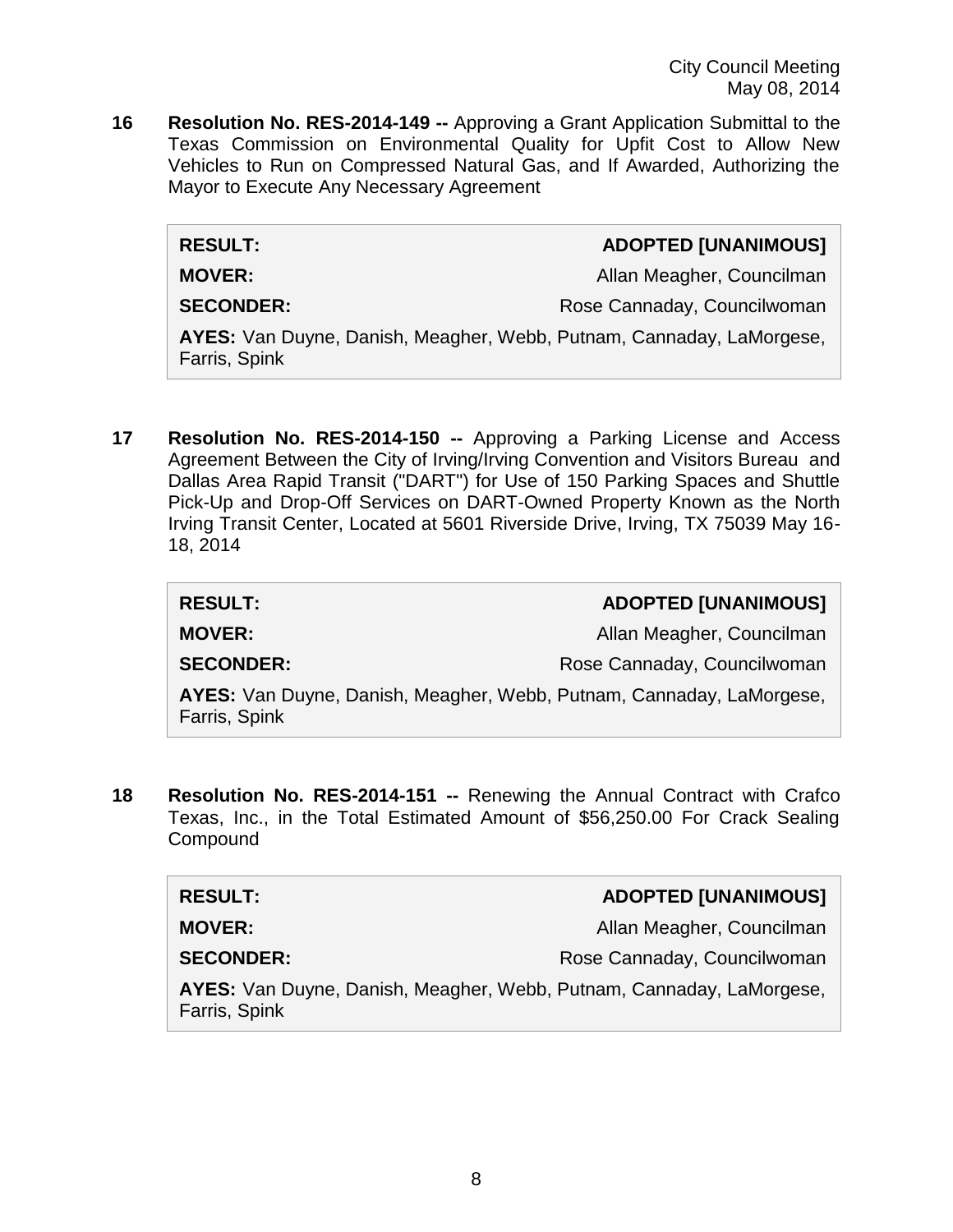City Council Meeting May 08, 2014

**19 Resolution No. RES-2014-152 --** Approving the Purchase from Silsbee Ford in the Amount of \$142,498.45 for a 2015 Ford F-750 Super Cab XL Diesel Truck with Hydraulic Crane through the State of Texas Local Government Statewide Cooperative Purchasing Program Administered by the Texas Association of School Boards (The BuyBoard Program)

#### **RESULT: ADOPTED [UNANIMOUS]**

**MOVER:** Allan Meagher, Councilman

**SECONDER:** Rose Cannaday, Councilwoman

**AYES:** Van Duyne, Danish, Meagher, Webb, Putnam, Cannaday, LaMorgese, Farris, Spink

# **INDIVIDUAL CONSIDERATION**

**20 Resolution No. RES-2014-153 --** Approving Third Amended and Restated Development Agreement Between the City of Irving and Mortenson Development, Inc., for the Construction of the Convention Center Hotel

Mayor Van Duyne opened the public hearing at approximately 7:55 p.m.

No one signed up to speak on this item at tonight's meeting.

Mayor Van Duyne closed the public hearing at approximately 7:55 p.m.

Motioned by Councilman Farris, seconded by Councilman Webb to Approve Third Amended and Restated Development Agreement Between the City of Irving and Mortenson Development, Inc., for the Construction of the Convention Center Hotel

Motion approved 9-0.

| <b>RESULT:</b>                                                                        | <b>ADOPTED [UNANIMOUS]</b> |
|---------------------------------------------------------------------------------------|----------------------------|
| <b>MOVER:</b>                                                                         | Gerald Farris, Councilman  |
| <b>SECONDER:</b>                                                                      | Dennis Webb, Councilman    |
| AYES: Van Duyne, Danish, Meagher, Webb, Putnam, Cannaday, LaMorgese,<br>Farris, Spink |                            |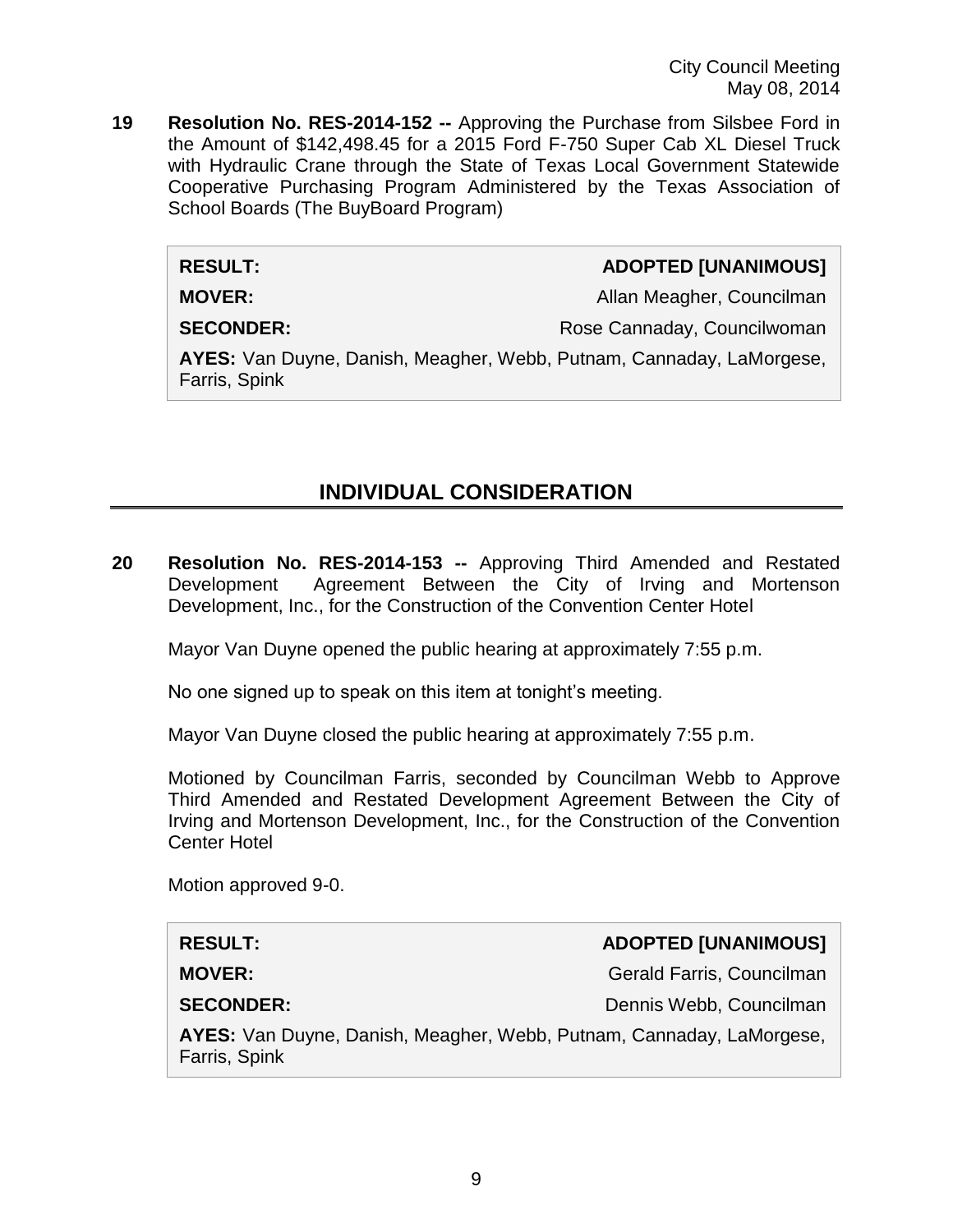**21 Resolution No. RES-2014-154 --** Approving an Economic Incentive Agreement Between the City of Irving and Crawford Electric Supply Company, Inc. in an Amount Dependent Upon Annual Qualification

Mayor Van Duyne opened the public hearing at approximately 7:59 p.m.

No one signed up to speak on this item at tonight's meeting.

Mayor Van Duyne closed the public hearing at approximately 7:59 p.m.

Motioned by Councilman Spink, seconded by Councilman Meagher to Approve an Economic Incentive Agreement Between the City of Irving and Crawford Electric Supply Company, Inc. in an Amount Dependent Upon Annual **Qualification** 

Motion approved 9-0.

| <b>RESULT:</b>                                                                        | <b>ADOPTED [UNANIMOUS]</b> |
|---------------------------------------------------------------------------------------|----------------------------|
| <b>MOVER:</b>                                                                         | Thomas Spink, Councilman   |
| <b>SECONDER:</b>                                                                      | Allan Meagher, Councilman  |
| AYES: Van Duyne, Danish, Meagher, Webb, Putnam, Cannaday, LaMorgese,<br>Farris, Spink |                            |

**22 Ordinance No. ORD-2014-9577 --** Providing for the Issuance of City of Irving, Texas Combination Tax and Revenue Certificates of Obligation, Series 2014 in the Approximate Aggregate Principal Amount of \$21,700,000, Levying a Tax in Payment Thereof; Prescribing the Form of Said Certificates; Approving the Sale of the Certificates; Approving the Official Statement and Enacting Other Provisions Relating Thereto; and Becoming Effective After Passage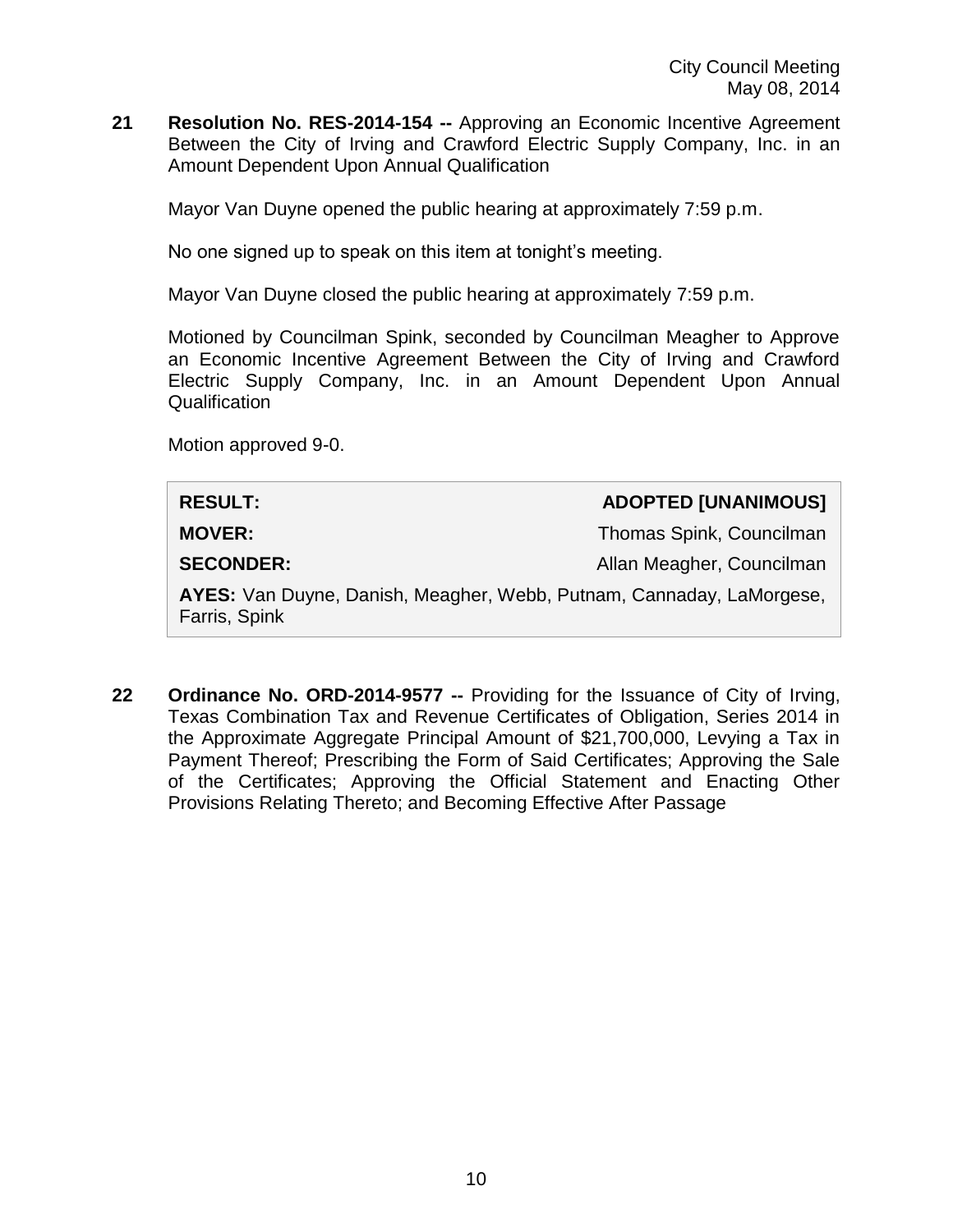Mayor Van Duyne opened the public hearing at approximately 8:00 p.m.

No one signed up to speak on this item at tonight's meeting.

Mayor Van Duyne closed the public hearing at approximately 8:00 p.m.

Motioned by Councilwoman Cannaday, seconded by Councilman Spink to Approve Providing for the Issuance of City of Irving, Texas Combination Tax and Revenue Certificates of Obligation, Series 2014 in the Approximate Aggregate Principal Amount of \$21,700,000, Levying a Tax in Payment Thereof; Prescribing the Form of Said Certificates; Approving the Sale of the Certificates; Approving the Official Statement and Enacting Other Provisions Relating Thereto; and Becoming Effective After Passage

Motion approved 8-1.

Councilmember(s) voting in opposition to this motion include: Councilman Putnam.

| <b>RESULT:</b>        | <b>ADOPTED [8 TO 1]</b>                                        |
|-----------------------|----------------------------------------------------------------|
| <b>MOVER:</b>         | Rose Cannaday, Councilwoman                                    |
| <b>SECONDER:</b>      | Thomas Spink, Councilman                                       |
| AYES:<br><b>Spink</b> | Van Duyne, Danish, Meagher, Webb, Cannaday, LaMorgese, Farris, |
| <b>NAYS:</b>          | Joe Putnam                                                     |

**23 Ordinance No. ORD-2014-9578 --** An Ordinance Authorizing the Issuance of City of Irving, Texas General Obligation Bonds, Series 2014, Levying a Tax in Payment Thereof; Awarding the Sale Thereof, Authorizing the Execution and Delivery of a Paying Agent/Registrar Agreement; Approving the Official Statement and Enacting Other Provisions Incident and Relating to the Subject and Purposes of This Ordinance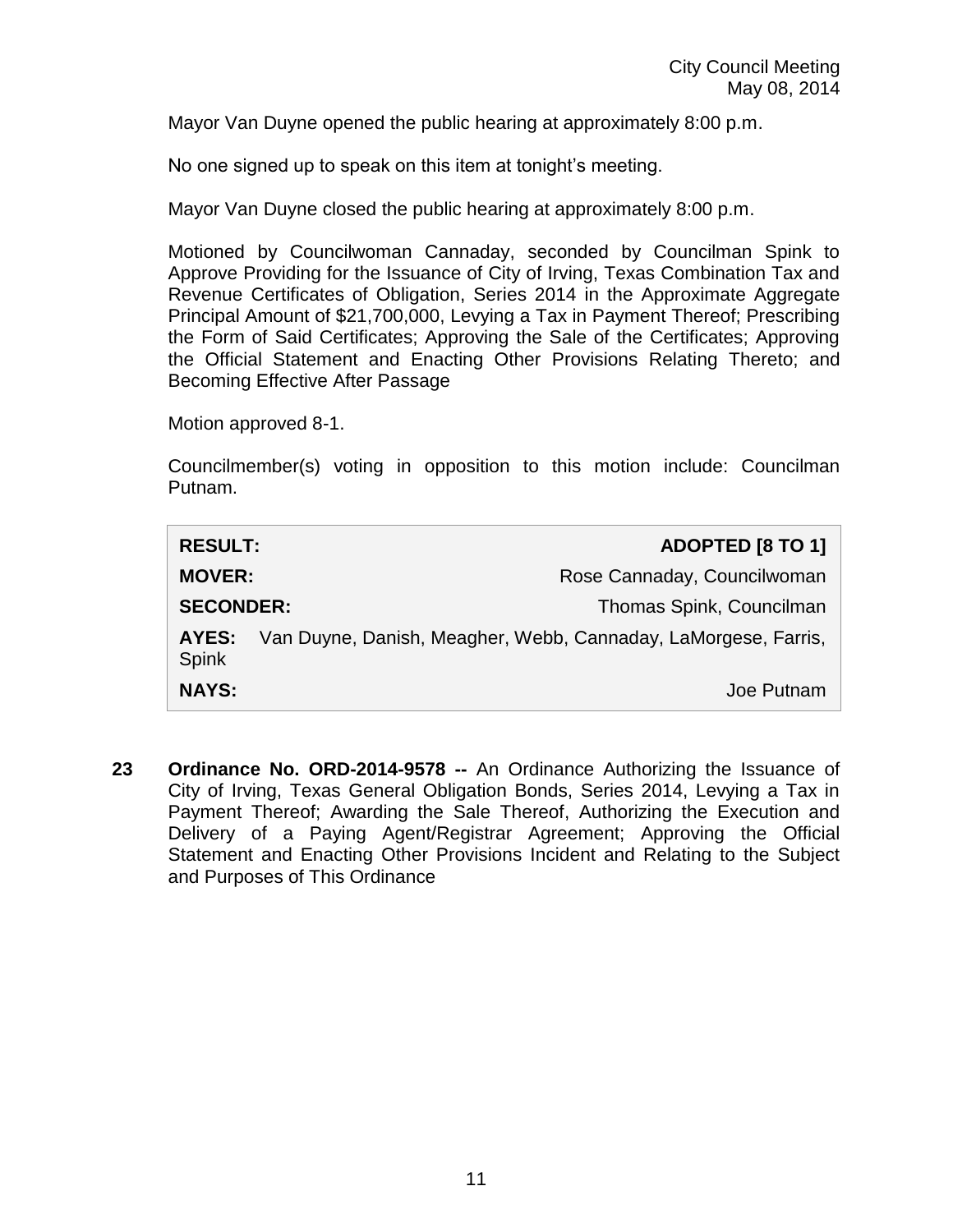Mayor Van Duyne opened the public hearing at approximately 8:01 p.m.

No one signed up to speak on this item at tonight's meeting.

Mayor Van Duyne closed the public hearing at approximately 8:01 p.m.

Motioned by Councilwoman Cannaday, seconded by Councilman to Meagher to Approve An Ordinance Authorizing the Issuance of City of Irving, Texas General Obligation Bonds, Series 2014, Levying a Tax in Payment Thereof; Awarding the Sale Thereof, Authorizing the Execution and Delivery of a Paying Agent/Registrar Agreement; Approving the Official Statement and Enacting Other Provisions Incident and Relating to the Subject and Purposes of This Ordinance

Motion approved 9-0.

**RESULT: ADOPTED [UNANIMOUS]**

**MOVER:** Rose Cannaday, Councilwoman

**SECONDER:** Allan Meagher, Councilman

**AYES:** Van Duyne, Danish, Meagher, Webb, Putnam, Cannaday, LaMorgese, Farris, Spink

# **ZONING CASES AND COMPANION ITEMS**

**24 Ordinance No. ORD-2014-9573 --** Zoning Case #ZC14-0001 - Amending the Comprehensive Plan to Change the Recommended Land Use from "Retail" to "Low Density Residential" and Granting S-P-2 (Generalized Site Plan) for R-6 (Single Family) Uses - Approximately 20.62 Acres on the North Side of Interstate Highway 635 and the South Side of Ranchview Trail, West of Valley Ranch Parkway - DDC, Inc., Applicant - Prime Ventures Group, LLC, Owner - (Postponed at the April 17, 2014 City Council Meeting)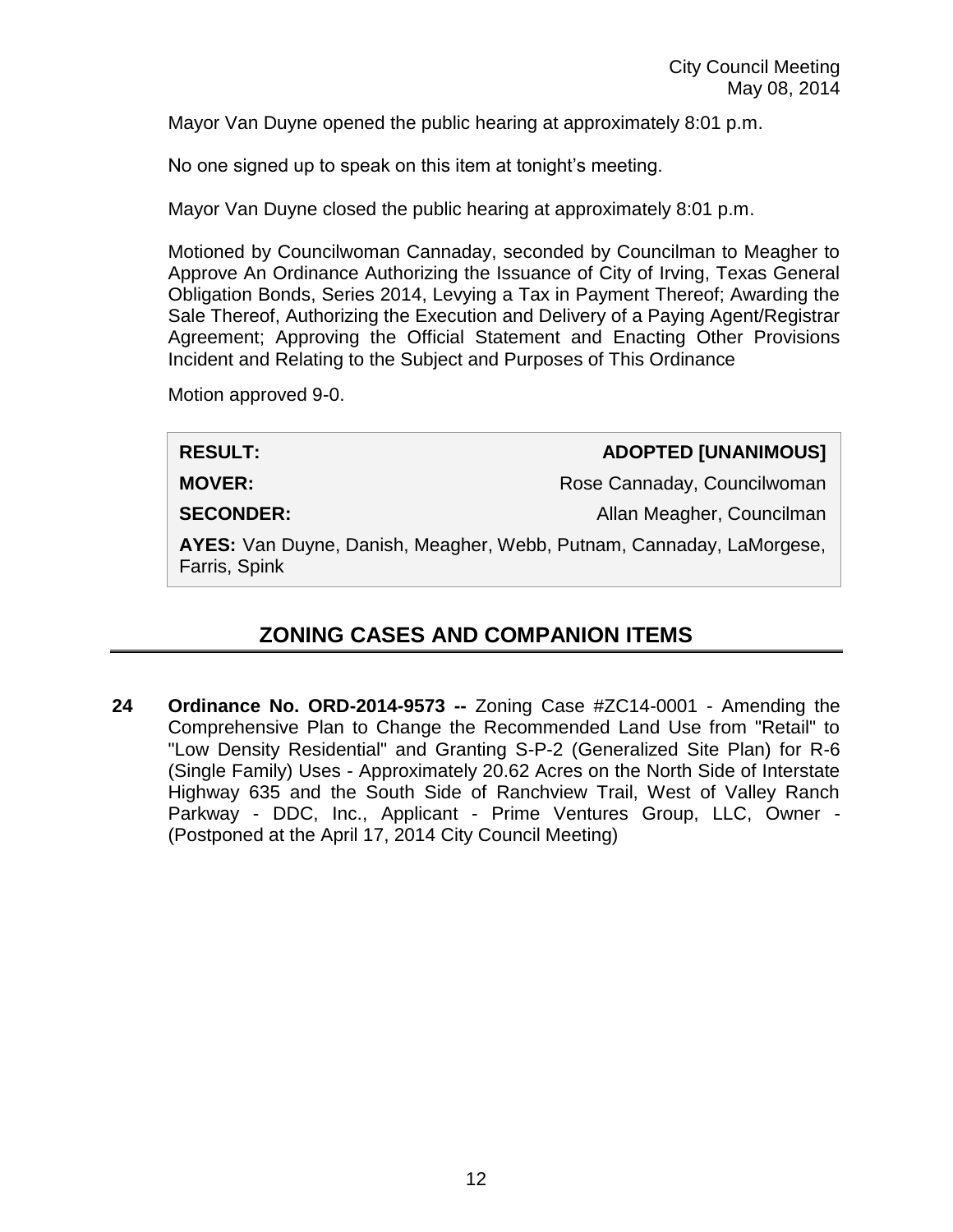Mayor Van Duyne opened the public hearing at approximately 8:05 p.m.

The following individual(s) signed up to speak in opposition of this item: Denise Resendez, 507 Poplar Lane, Irving, TX Steve Adams, 501 Waterside Drive, Irving, TX

The following individual(s) signed up to speak in support of this item: Sree Palavali, 607 Canemount Lane, Coppell, TX - Applicant S.I Abed, 503 Wade Ct., Euless, TX - Applicant engineer Dr. Jyothsna Kodali, 1448 Gardenia St., Irving, TX Mike Patel, 2227 Templeton Dr., Arlington TX Bhlipendra V. Patel, 700 Orleans Dr. Southlake, TX Chan Patel, 1404 Cottonwood Valley Court, Irving, TX Narendar Babu, 1586 Biltmore Lane, Irving, TX Rakesh Patel, 8604 Lohr Valley Rd., Irving, TX

The following individual(s) signed up in support of this item but did not want to speak:

Rajesh Chalemela, 1102 Cowboys Pkwy., Irving, TX Ankaiah Choudhary, 1448 Gardenia St., Irving, TX Roxana Ramirez, 805 S. Irving Heights #168, Irving, TX Narssmha Elete, 3112 Chippernham Dr., Plano, TX Uma Atlurs, 8721 Drayton Dr., Irving, TX Sachinder Roddy, 1103 Cross Plains Dr., Allen, TX

Mayor Van Duyne closed the public hearing at approximately 8:30 p.m.

Motioned by Councilman LaMorgese, seconded by Mayor Van Duyne to postpone this item to the August 21, 2014.

Motion denied 3-6.

Councilmember(s) voting in favor of this motion include: Mayor Van Duyne, Councilman LaMorgese, Councilman and Councilman Spink.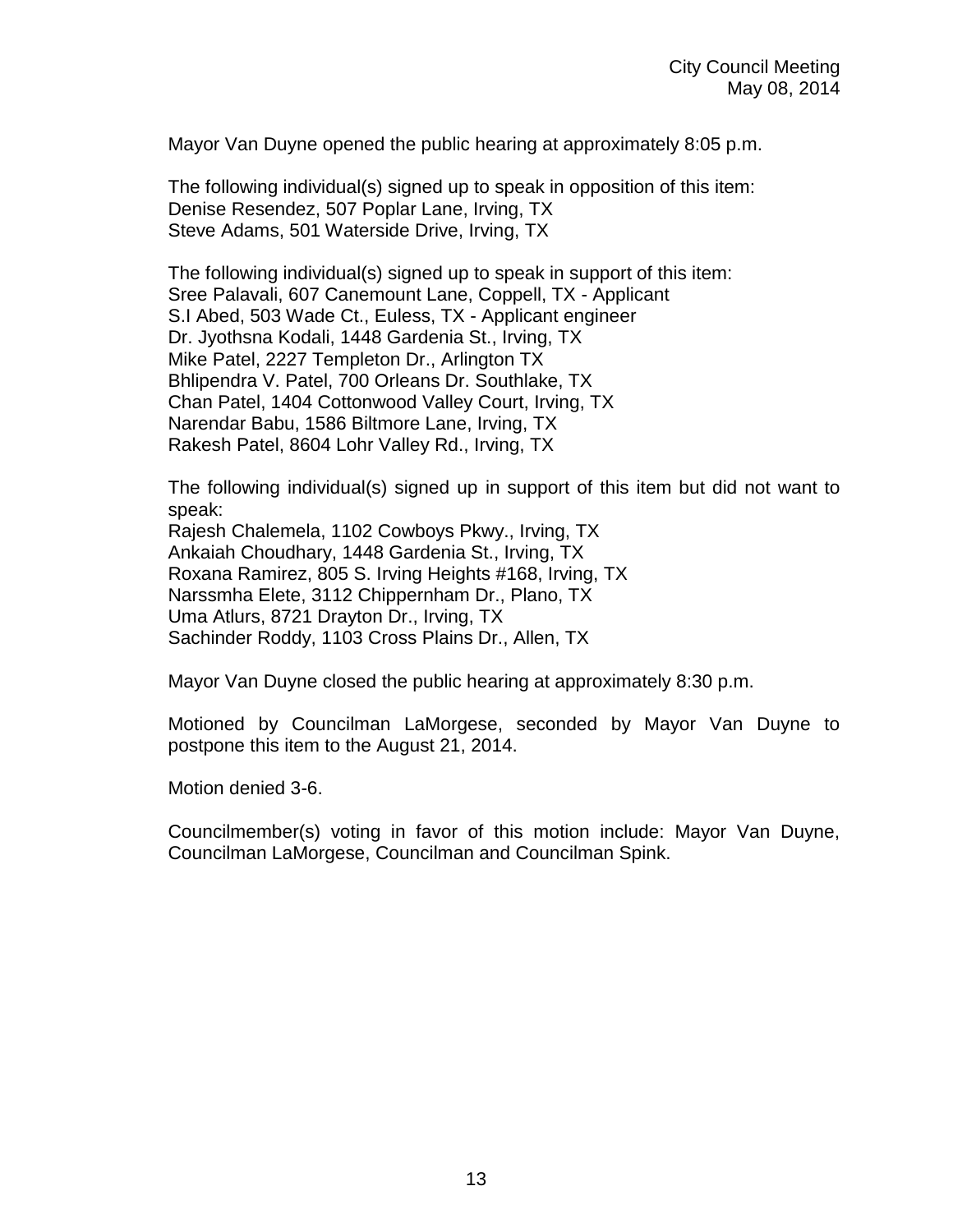Councilmember(s) voting in opposition to this motion include: Councilman Dennis, Councilman Danish, Councilwoman Cannaday, Councilman Meagher, Councilman Putnam and Councilman Farris.

Motioned by Councilman Danish, seconded by Councilman Webb to approve Zoning Case #ZC14-0001 - Amending the Comprehensive Plan to Change the Recommended Land Use from "Retail" to "Low Density Residential" and Granting S-P-2 (Generalized Site Plan) for R-6 (Single Family) Uses - Approximately 20.62 Acres on the North Side of Interstate Highway 635 and the South Side of Ranchview Trail, West of Valley Ranch Parkway - DDC, Inc., Applicant - Prime Ventures Group, LLC, Owner - (Postponed at the April 17, 2014 City Council Meeting)

Motion approved 6-3.

Councilmember(s) voting in favor of this motion include: Councilman Danish, Councilman Meagher, Councilwoman Cannaday, Councilman Putnam, Councilman Webb and Councilman Farris.

Councilmember(s) voting in opposition to this motion include: Mayor Van Duyne, Councilman LaMorgese and Councilman Spink.

| <b>RESULT:</b>   | <b>ADOPTED [6 TO 3]</b>                         |
|------------------|-------------------------------------------------|
| <b>MOVER:</b>    | John C. Danish, Councilman                      |
| <b>SECONDER:</b> | Dennis Webb, Councilman                         |
| <b>AYES:</b>     | Danish, Meagher, Webb, Putnam, Cannaday, Farris |
| <b>NAYS:</b>     | Beth Van Duyne, Brad M. LaMorgese, Thomas Spink |

**25 Ordinance No. ORD-2014-9575 --** Zoning Case #ZC14-0005 - Amending the Comprehensive Plan to Change the Recommended Land Use from "Retail" to "Low Density Residential and Retail" and Granting S-P-2 (Generalized Site Plan) for R-6 (Single Family) and C-N (Neighborhood Commercial) Uses - Approximately 7.8 Acres Located on the West Side of Esters Road, and the East Side of State Highway 161, South of Walnut Hill Lane - JDJR Engineers and Consultants, Applicant - North Star Othel, Ltd., Owner - (Postponed at the April 17, 2014 City Council Meeting)

Mayor Van Duyne opened the public hearing at approximately 8:37 p.m.

Sharon Barbosa-Crain, 2608 Alan-a Dale, Irving, TX - Ms. Crain spoke for the applicant.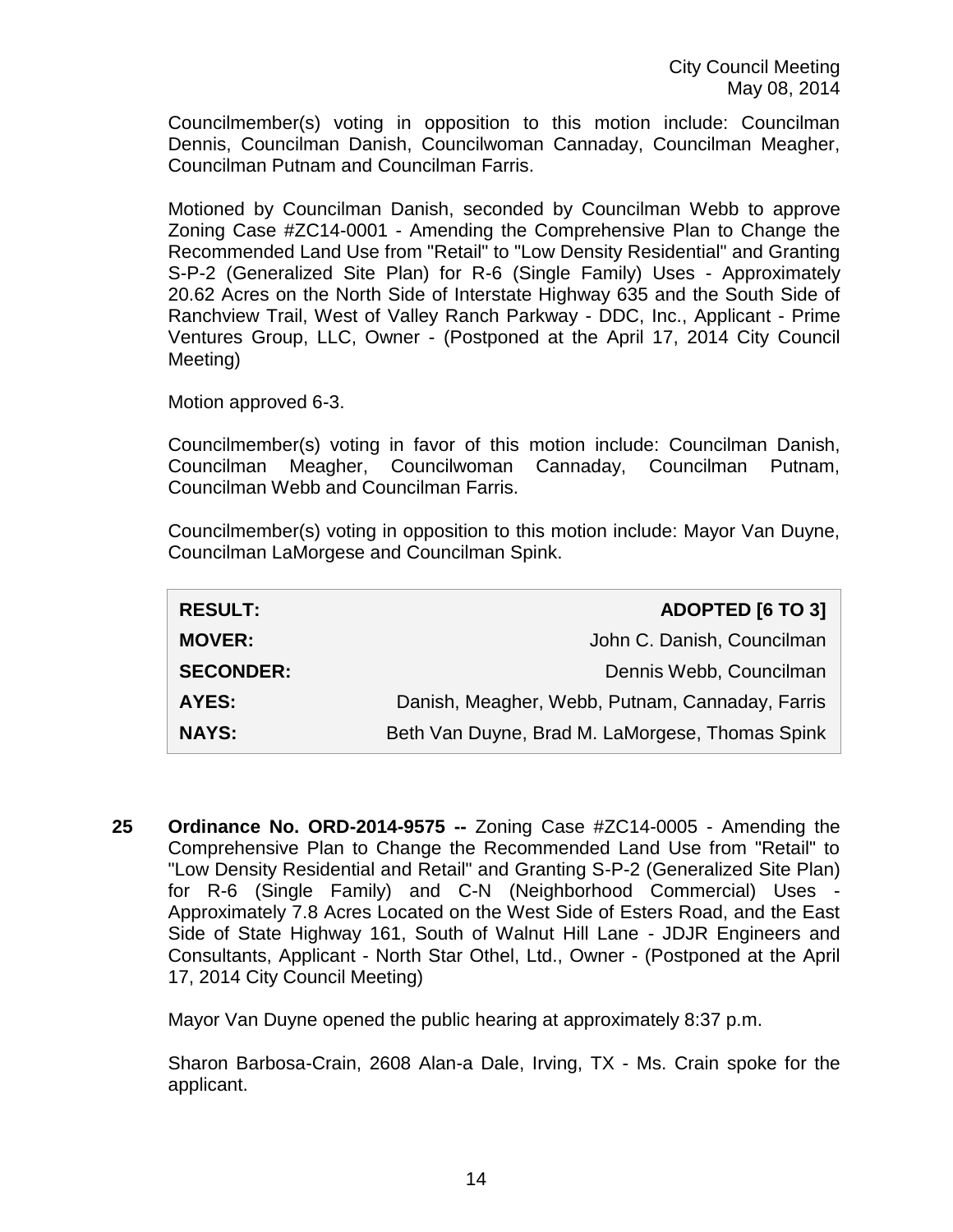Mayor Van Duyne closed the public hearing at approximately 8:41 p.m

Motioned by Councilman Meagher, seconded by Councilman Webb to approve Zoning Case #ZC14-0005 - Amending the Comprehensive Plan to Change the Recommended Land Use from "Retail" to "Low Density Residential and Retail" and Granting S-P-2 (Generalized Site Plan) for R-6 (Single Family) and C-N (Neighborhood Commercial) Uses - Approximately 7.8 Acres Located on the West Side of Esters Road, and the East Side of State Highway 161, South of Walnut Hill Lane, subject to a solid Masonry fence along 161 being erected and board on board on Esters and the sides of the property. (Postponed at the April 17, 2014 City Council Meeting)

Motion approved 9-0.

| <b>RESULT:</b>                                                                        | <b>ADOPTED [UNANIMOUS]</b> |
|---------------------------------------------------------------------------------------|----------------------------|
| <b>MOVER:</b>                                                                         | Allan Meagher, Councilman  |
| <b>SECONDER:</b>                                                                      | Dennis Webb, Councilman    |
| AYES: Van Duyne, Danish, Meagher, Webb, Putnam, Cannaday, LaMorgese,<br>Farris, Spink |                            |
|                                                                                       |                            |

**26 Ordinance No. ORD-2014-9579 --** Zoning Case #ZC14-0006 - Granting S-P-1 (Detailed Site Plan) for R-AB (Restaurant with the Attendant Accessory Use of the Sale of Alcoholic Beverages for On-Premises Consumption) and Museum Uses with a Variance to the Distance Separation Requirements from a Church - Approximately 0.3994 Acres Located at 222 East Irving Boulevard - Thomas Kreason, Applicant - City of Irving, Owner

Mayor Van Duyne opened the public hearing at approximately 8:42 p.m.

Sharon Barbosa-Crain, 2608 Alan-a-Dale, Irving, TX - Ms. Crain spoke for the applicant.

The following individual(s) signed up to speak in support of this item: Eddie Reyes, 1512 Silverleaf Dr., Carrolton, TX Don Williams, 135 S. Jefferson, Irving, TX Evelyn Moore, 118 W. Irving Blvd., Irving, TX David Fiegenschue, 1643 W. Third St., Irving, TX Douglas Daly, 1127 Indy Ct., Irving, TX Sharon Phares, 2114 Cambridge, Irving, TX Don Herring, 2901 W. Airport Frwy, Irving, TX Mary Ann Kellam, 939 E. Bethel School Rd., Coppell, TX Michael McPhail, Dixon St., Irving, TX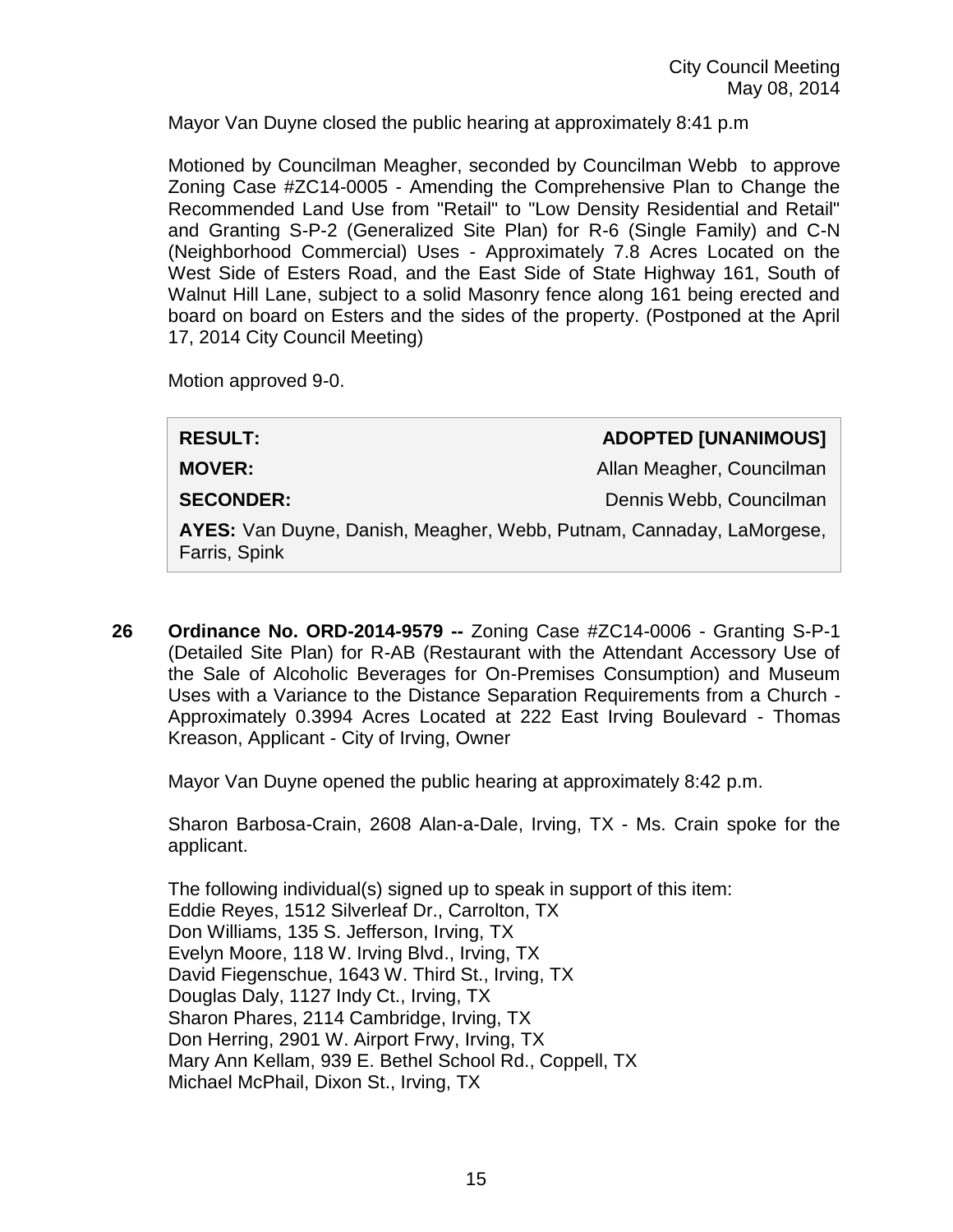Leo Hull, 3910 Telepost Blvd., Irving, TX Laurie Cedillo, 118 E. Irving Blvd., Irving, TX Clarke Wilcox, Delaware, Irving, TX Julie Richey, 2338 Clearspring Dr., Irving, TX Claire Richey, 2378 Clearspring Dr., Irving, TX

The following individual(s) signed up in support of this item but did not want to speak:

Stacey Lightfoot Morse, 6109 Melinda Dr., Watauga, TX Jennifer Tovar, 1219 Boyd Dr., Irving, TX Amy Olney, 726 Flamingo Way, Duncanville, TX Norma Gonzalez, 2302 MacArthur Blvd #2046, Irving, TX Esther Gonzalez, 2302 MacArthur Blvd #2046, Irving, TX Rosa Bostos, 1304 Acosta St., Grand Prairie, TX Lesly Flores, 9116 Harrisburg Lane, McKinney, TX Abel Verdego, 1304 Acostas St., Irving, TX Judith Tovar, 1219 Boyd Dr., Irving, TX Gloria Hernandez, 213 W. Rochelle Road, Irving, TX Jaqueline Tovar, 1219 Boyd Dr., Irving, TX Vanessa Aranda, 3011 Cross Timbers Dr, Irving, TX Tara Bone, 104 Heather Lane, Waxahachie, TX Margie Aguilar, 1957 E. Irving Blvd., Irving, TX Chris Richey, 2338 Clearspring Dr., Irving, TX Efrain Flores, 9116 Harrisburg Lane, McKinney TX

The following individual(s) signed up to speak in opposition of this item: Belinda Escobedo, 1308 Pickwick Lane, Irving, TX Eusebio Castillo, 303 E. Rogers St., Arlington, TX Alyali Marcano, 710 Balleywood Rd., Irving, TX Paul Arredondo, 9045 Fostoria Dr., Dallas, TX Lee Lowrie, 512 S. Jefferson St., Irving, TX Alexander Cordoba, 1419 N. Nursery Rd., #1708, Irving, TX

The following individual(s) signed up in opposition of this item but did not want to speak:

Wilfredo Yamil Marcano, 710 Balleywood Rd., Irving, TX Alba Marcano, 710 Balleywood Rd., Irving, TX Jonathan Escobado, 1308 Pickwick, Irving, TX Lucia Marqeuz, 805 S. Irving Heights #247, Irving, TX Beneranda Marquez, 805 S. Irving Heights #247, Irving, TX Regina Torres, 2313 Ruby Rd., Irving, TX Rene Colocho, 2210 Normandy Dr., Irving, TX Brigido Tovar, 1219 Boyd Dr., Irving, TX Yuriko Colocho, 3131 W. Walnut Hill Lane, Irving, TX Federico Sanchez, 3330 Rustic Dr., Irving, TX Eduardo Garcia, 1516 Mark St., Irving, TX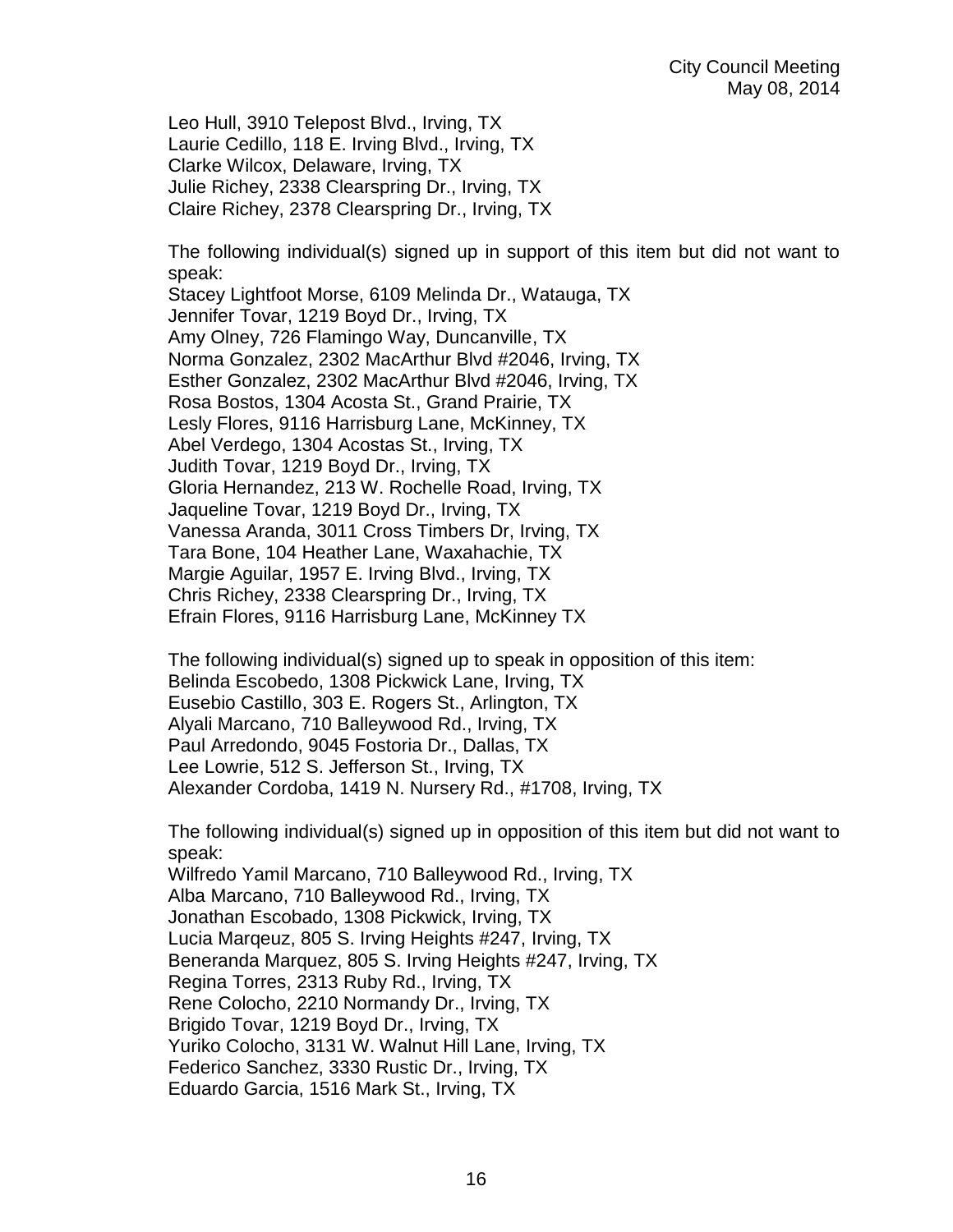Maria P. Garcia, 1516 Mark St., Irving, TX Jaquelin Tovar, 1219 Boyd, Irving, TX Rebeca Deleon, 1537 Hickory St., Grand Prairie, TX Jessica Gloria, 1537 Hickory St., Grand Prairie, TX Yolanda Colocho, 2210 Normandy Dr., Irving, TX Maria Reyes, 203 Ouida Rd., Irving, TX Rodolfo Sanchez, 3513 N. Briarcliff Dr., Irving, TX Jose Marquez, 805 S. Irving Heights #247, Irving, TX Eva Bevans, 102 Delaware St., Irving, TX M. Trevino, 102 Delaware St., Irving, TX Lidia Marquez, 805 S. Irving Heights, Irving, TX Ruddy Sanchez, 3513 N. Briarcliff Ct., Irving, TX Roger Ordaz, 1204 Hilltop Dr., Irving, TX Joseph, Arredondo, 2048 Paducah Lane, Grand Prairie, TX Rene Cruz, 1818 Estrada Pkwy #2053, Irving, TX Maria Montoya, 4278 W. Pioneer #1002, Irving, TX Abel Escobedo, 1308 Pickwick Ln., Irving, TX Sally Cruz, 1818 Estrada Pkwy #2053, Irving, TX Juan C. Neculnir, 805 S. Irving Heights #168, Irving, TX Zully Vanchez, 3513 N. Briarcliff Ct., Irving, TX Oscar Hidalgo, 2121 W. Irving Blvd. #6035, Irving, TX Ana Lopez, 740 N. Nursery #137, Irving, TX Silkia Hidalgo, 2121 W. Irving Blvd #603, Irving, TX

Mayor Van Duyne closed the public hearing at approximately 9:44 p.m.

Motioned by Councilman Meagher, seconded by Councilman Danish to approve Zoning Case #ZC14-0006 - Granting S-P-1 (Detailed Site Plan) for R-AB (Restaurant with the Attendant Accessory Use of the Sale of Alcoholic Beverages for On-Premises Consumption) and Museum Uses with a Variance to the Distance Separation Requirements from a Church - Approximately 0.3994 Acres Located at 222 East Irving Boulevard - Thomas Kreason, Applicant - City of Irving, Owner

Motion approved 8-1.

Councilmember(s) voting in opposition to this motion include: Councilman Putnam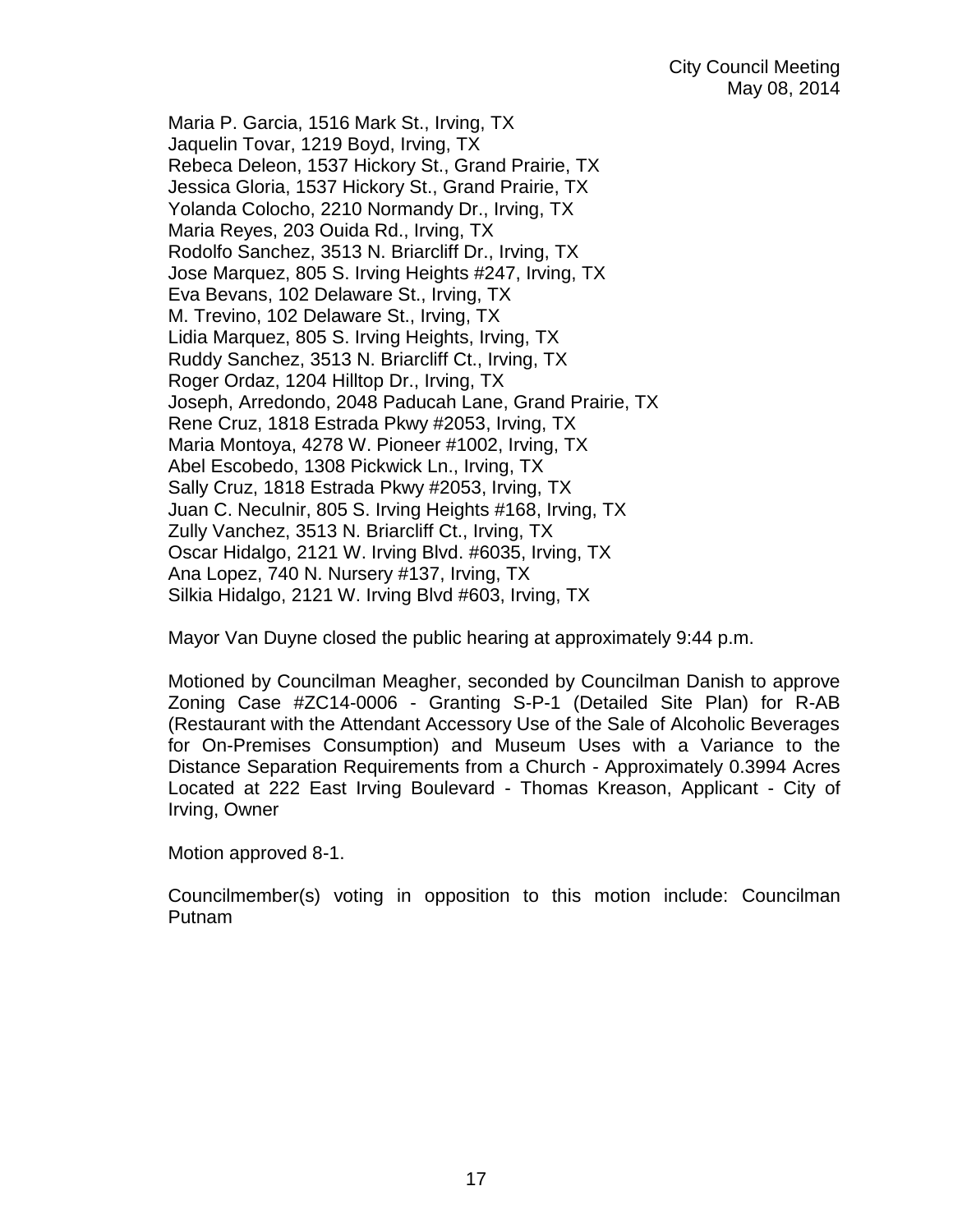| <b>RESULT:</b>        | ADOPTED [8 TO 1]                                               |
|-----------------------|----------------------------------------------------------------|
| <b>MOVER:</b>         | Allan Meagher, Councilman                                      |
| <b>SECONDER:</b>      | John C. Danish, Councilman                                     |
| AYES:<br><b>Spink</b> | Van Duyne, Danish, Meagher, Webb, Cannaday, LaMorgese, Farris, |
| <b>NAYS:</b>          | Joe Putnam                                                     |

**27 Ordinance No. ORD-2014-9580 --** Zoning Case #ZC14-0012 - Granting S-P-2 (Generalized Site Plan) for FWY (Freeway) District Uses Including Bus Sales and Service Uses - Approximately 4.14 Acres Located on the North Side of Northgate, East of Valley View Lane - Creative Bus Sales, Inc., Applicant - NVV Partners, LTD., Owner

Mayor Van Duyne opened the public hearing at approximately 10:05 p.m.

No one signed up to speak on this item at tonight's meeting.

Mayor Van Duyne closed the public hearing at approximately 10:05 p.m

Motioned by Councilman Webb, seconded by Councilwoman Cannaday to approve Zoning Case #ZC14-0012 - Granting S-P-2 (Generalized Site Plan) for FWY (Freeway) District Uses Including Bus Sales and Service Uses - Approximately 4.14 Acres Located on the North Side of Northgate, East of Valley View Lane - Creative Bus Sales, Inc., Applicant - NVV Partners, LTD., Owner

Motion approved 9-0.

| <b>RESULT:</b>                                                                        | <b>ADOPTED [UNANIMOUS]</b>  |
|---------------------------------------------------------------------------------------|-----------------------------|
| <b>MOVER:</b>                                                                         | Dennis Webb, Councilman     |
| <b>SECONDER:</b>                                                                      | Rose Cannaday, Councilwoman |
| AYES: Van Duyne, Danish, Meagher, Webb, Putnam, Cannaday, LaMorgese,<br>Farris, Spink |                             |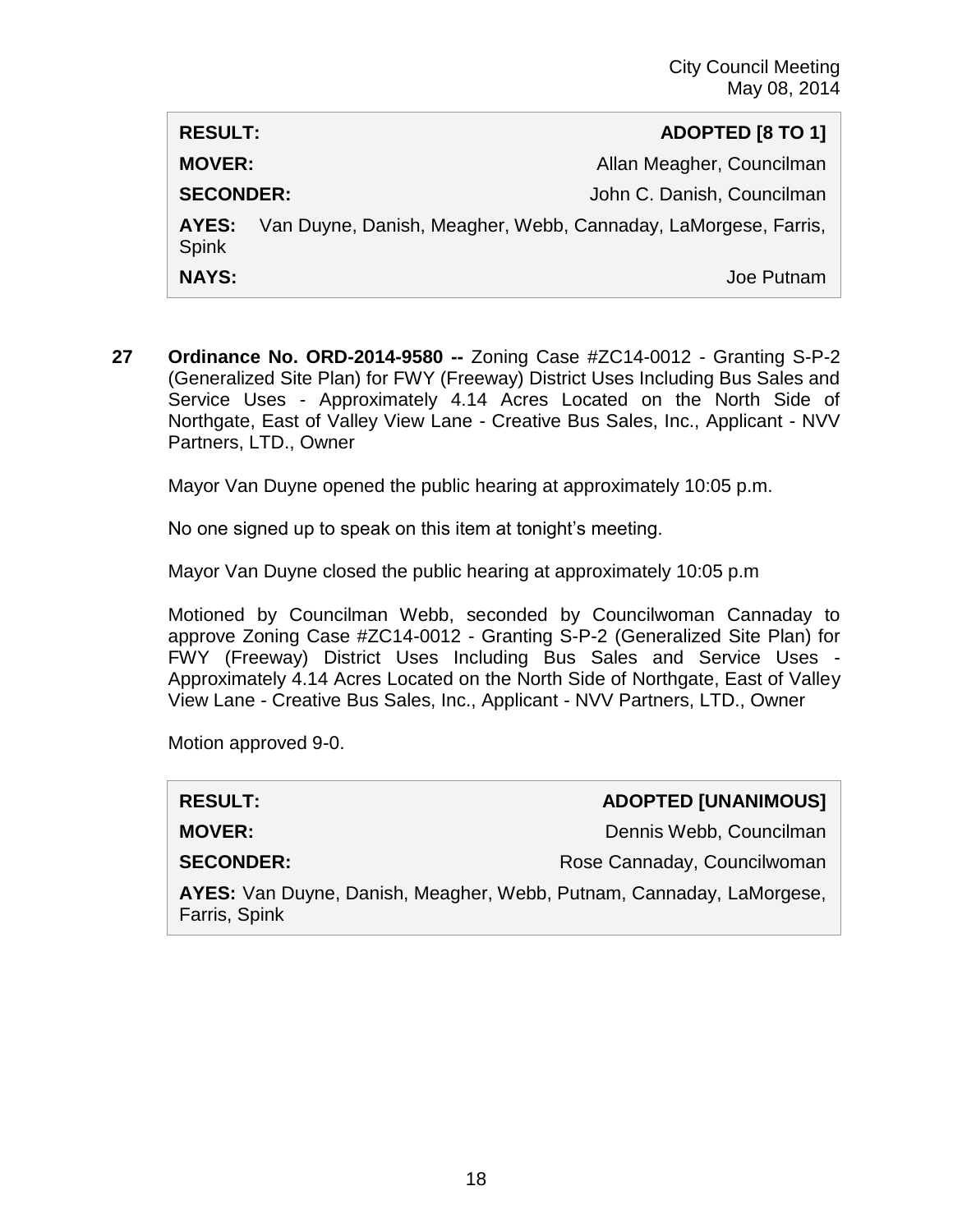**28 Ordinance No. ORD-2014-9581 --** Zoning Case #ZC14-0013 - Granting S-P-2 (Generalized Site Plan) for R-6 (Single Family) Uses - Approximately 0.135 Acres Located at 3907 Avalon Avenue - Daniel Hernandez, Applicant/Owner

Mayor Van Duyne opened the public hearing at approximately 10:06 p.m.

No one signed up to speak on this item at tonight's meeting.

Mayor Van Duyne closed the public hearing at approximately 10:06 p.m.

Motioned by Councilman Meagher, seconded by Councilwoman Cannaday to approve Zoning Case #ZC14-0013 - Granting S-P-2 (Generalized Site Plan) for R-6 (Single Family) Uses - Approximately 0.135 Acres Located at 3907 Avalon Avenue - Daniel Hernandez, Applicant/Owner

Motion approved 9-0.

| <b>RESULT:</b>                                                                        | <b>ADOPTED [UNANIMOUS]</b>  |
|---------------------------------------------------------------------------------------|-----------------------------|
| <b>MOVER:</b>                                                                         | Allan Meagher, Councilman   |
| <b>SECONDER:</b>                                                                      | Rose Cannaday, Councilwoman |
| AYES: Van Duyne, Danish, Meagher, Webb, Putnam, Cannaday, LaMorgese,<br>Farris, Spink |                             |

**29 Ordinance No. ORD-2014-9582 --** Zoning Case #ZC14-0014 - Granting S-P-2 (Generalized Site Plan) for R-6 (Single Family) Uses - Approximately 0.145 Acres Located at 1701 Trotter Street - Dennis Doiron, Applicant - Hector Cerritos, **Owner** 

Mayor Van Duyne opened the public hearing at approximately 10:07 p.m.

No one signed up to speak on this item at tonight's meeting.

Mayor Van Duyne closed the public hearing at approximately 10:07 p.m.

Motioned by Councilman Meagher, seconded by Councilwoman Cannaday to approve Zoning Case #ZC14-0014 - Granting S-P-2 (Generalized Site Plan) for R-6 (Single Family) Uses - Approximately 0.145 Acres Located at 1701 Trotter Street - Dennis Doiron, Applicant - Hector Cerritos, Owner

Motion approved 9-0.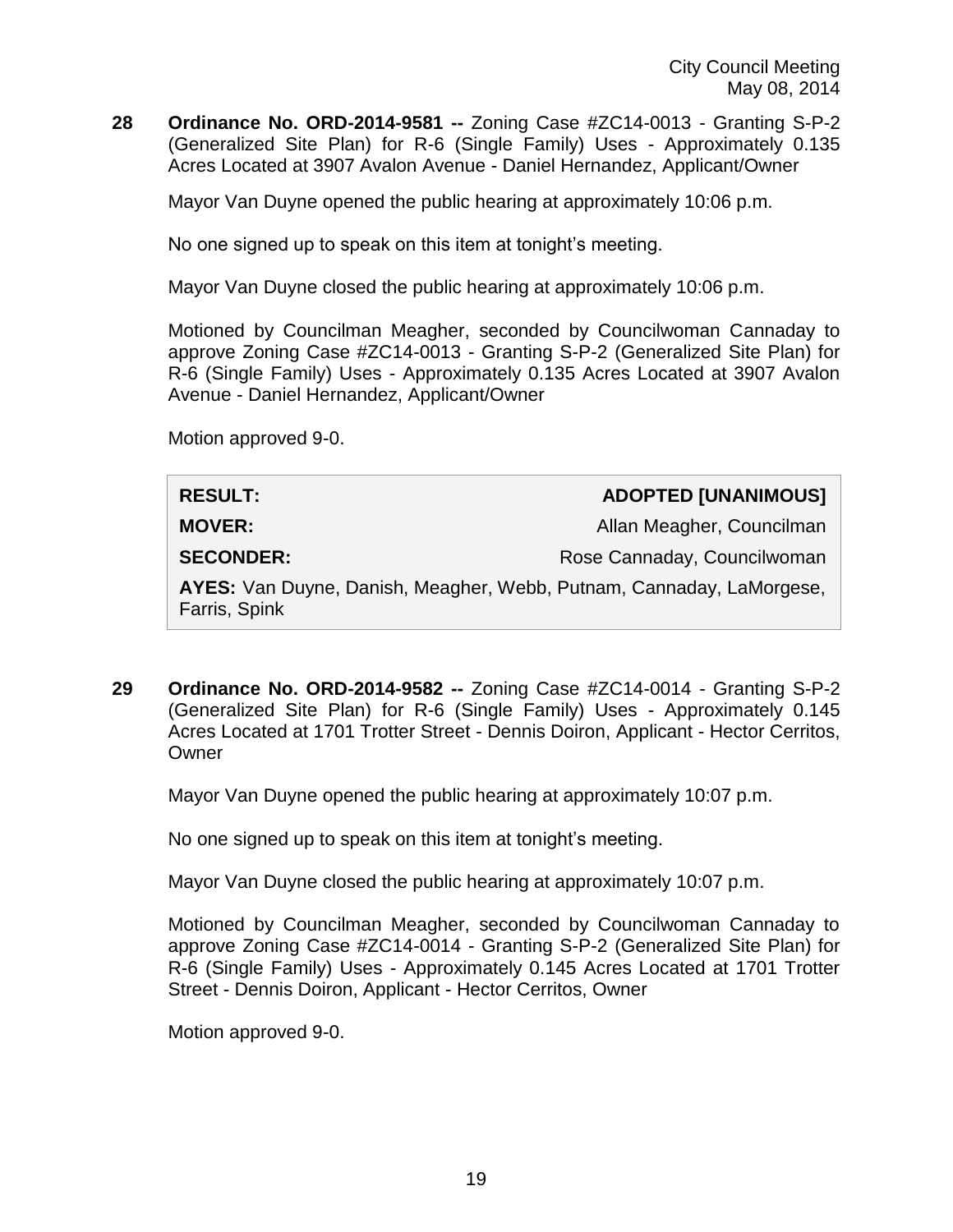### **RESULT: ADOPTED [UNANIMOUS]**

**MOVER:** Allan Meagher, Councilman

**SECONDER:** Rose Cannaday, Councilwoman

**AYES:** Van Duyne, Danish, Meagher, Webb, Putnam, Cannaday, LaMorgese, Farris, Spink

**30 Ordinance No. ORD-2014-9583 --** Zoning Case #ZC14-0019 - Granting R-3.5 (Two-Family District) - Approximately 0.42 Acres Located at 700-702 South Delaware Street - Jeffrey Wilson, Applicant/Owner

Mayor Van Duyne opened the public hearing at approximately 10:08 p.m.

No one signed up to speak on this item at tonight's meeting.

Mayor Van Duyne closed the public hearing at approximately 10:08 p.m.

Motioned by Councilman Meagher, seconded by Councilwoman Cannaday to approve Zoning Case #ZC14-0019 - Granting R-3.5 (Two-Family District) - Approximately 0.42 Acres Located at 700-702 South Delaware Street - Jeffrey Wilson, Applicant/Owner

Motion approved 9-0.

#### **RESULT: ADOPTED [UNANIMOUS]**

**MOVER:** Allan Meagher, Councilman

**SECONDER:** Rose Cannaday, Councilwoman

**AYES:** Van Duyne, Danish, Meagher, Webb, Putnam, Cannaday, LaMorgese, Farris, Spink

**31 Ordinance No. ORD-2014-9584 --** Zoning Case #ZC14-0020 - Granting S-P-1 (Detailed Site Plan) for R-AB (Restaurant with the Attendant Accessory Use of the Sale of Alcoholic Beverages for On-Premises Consumption) Uses - Approximately 2,943 Square Feet Located at 10009 North Macarthur Boulevard, Suite #121 - New York Pizza & Pasta, Applicant - Wells Management, Inc., **Owner**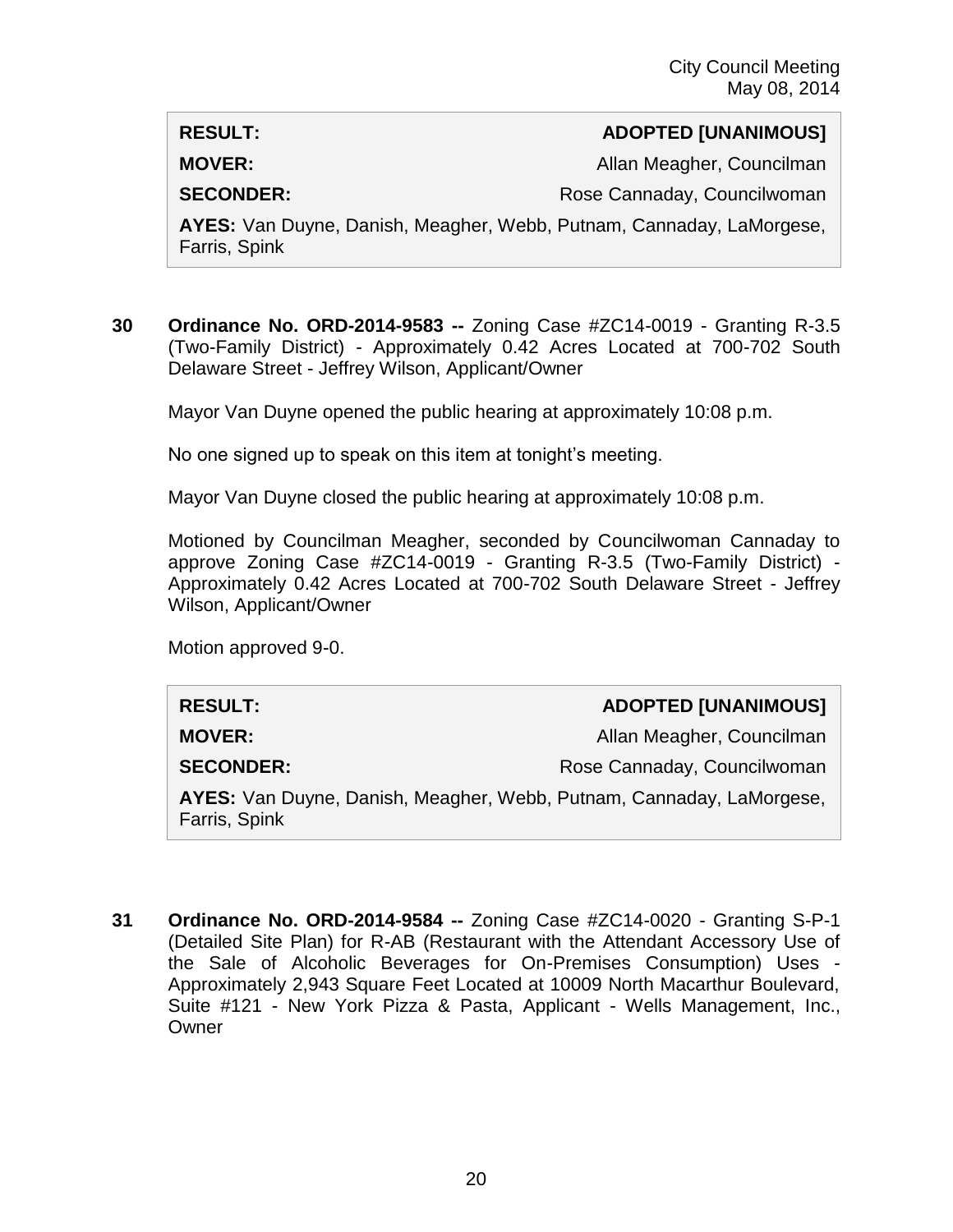Mayor Van Duyne opened the public hearing at approximately 10:09 p.m.

No one signed up to speak on this item at tonight's meeting.

Mayor Van Duyne closed the public hearing at approximately 10:09 p.m.

Motioned by Councilman LaMorgese, seconded by Councilman Meagher to approve Zoning Case #ZC14-0020 - Granting S-P-1 (Detailed Site Plan) for R-AB (Restaurant with the Attendant Accessory Use of the Sale of Alcoholic Beverages for On-Premises Consumption) Uses - Approximately 2,943 Square Feet Located at 10009 North MacArthur Boulevard, Suite #121 - New York Pizza & Pasta, Applicant - Wells Management, Inc., Owner

Motion approved 9-0.

| <b>RESULT:</b>                                                                        | <b>ADOPTED [UNANIMOUS]</b>    |
|---------------------------------------------------------------------------------------|-------------------------------|
| <b>MOVER:</b>                                                                         | Brad M. LaMorgese, Councilman |
| <b>SECONDER:</b>                                                                      | Allan Meagher, Councilman     |
| AYES: Van Duyne, Danish, Meagher, Webb, Putnam, Cannaday, LaMorgese,<br>Farris, Spink |                               |
|                                                                                       |                               |

# **APPOINTMENTS AND REPORTS**

**32 Resolution No. RES-2014-155 --** Appointment to the Irving Flood Control District Section III to Fill Two-Year Terms Expiring January 2016

Motioned by Councilman Farris, seconded by Councilman Webb to Appoint Neha Kunte to the Irving Flood Control District Section III to Fill a Two-Year Term Expiring January 2016

Motion approved 9-0.

#### **RESULT: ADOPTED [UNANIMOUS]**

**MOVER:** Gerald Farris, Councilman

**SECONDER:** Dennis Webb, Councilman

**AYES:** Van Duyne, Danish, Meagher, Webb, Putnam, Cannaday, LaMorgese, Farris, Spink